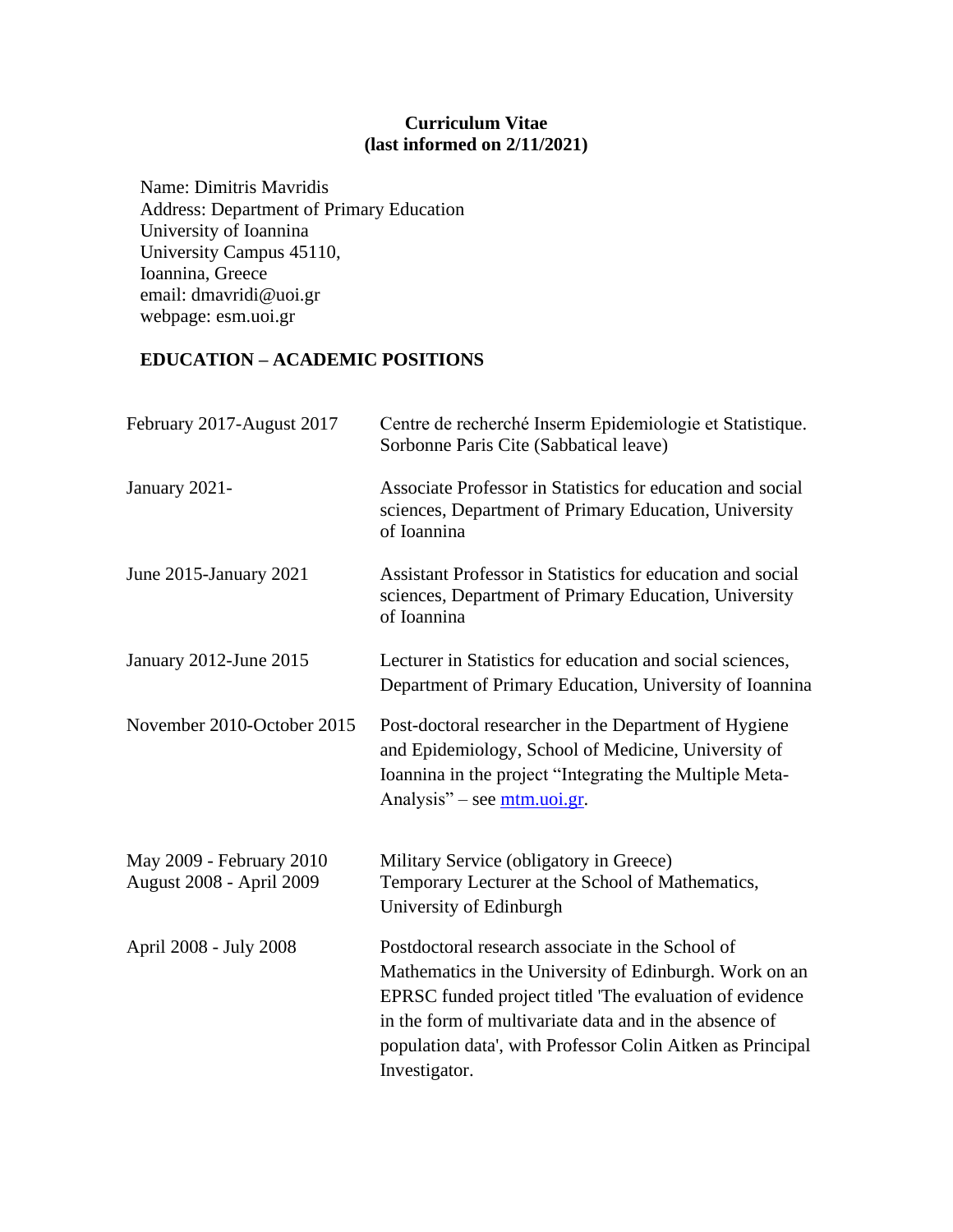| November $2006 - April 2008$ | Post-doctoral Research Associate, School of<br>Mathematics, University of Edinburgh. Work on a grant<br>awarded by ESRC titled 'Evidence: Its Nature and<br>Evaluation' with Professor Colin Aitken of the University<br>of Edinburgh as the Principal Investigator.                                                                                                                                                |
|------------------------------|---------------------------------------------------------------------------------------------------------------------------------------------------------------------------------------------------------------------------------------------------------------------------------------------------------------------------------------------------------------------------------------------------------------------|
| May 2003-December 2006       | D.Phil in Statistics at Athens University of Economics<br>and Business. Funded by research program "Iraklitos:<br>Fellowships for research of Athens University of<br>Economics and Business" co-funded by the Euripean<br>Union. The D.Phil thesis is entitled `Goodness-of-fit<br>measures and outlier detection in Latent Variable Models<br>with categorical and Mixed data'. PhD supervisor: Irini<br>Moustaki |
| January 2005-July 2005       | Visiting Research student at the London School of<br>Economics (under the supervision of Dr Martin Knott).                                                                                                                                                                                                                                                                                                          |
| October 2000 - March 2003    | M.Sc. in Statistics. Department of Statistics. Athens<br>University of Economics and Business.                                                                                                                                                                                                                                                                                                                      |
| October 1996 - June 2000     | B.Sc. in Statistics. Department of Statistics. Athens<br>University of Economics and Business.                                                                                                                                                                                                                                                                                                                      |

## **PUBLICATIONS**

**[https://scholar.google.ch/citations?user=7GrbG\\_oAAAAJ&hl=en](https://scholar.google.ch/citations?user=7GrbG_oAAAAJ&hl=en) [https://www.researchgate.net/profile/Dimitris\\_Mavridis3](https://www.researchgate.net/profile/Dimitris_Mavridis3)**

## **Chapters in books**

- 1) White IR., **Mavridis D**. Dealing with missing data in meta-analysis, 3rd edition of *Systematic Reviews in Health Care: Meta- Analysis in Context*, BMJ publishing group (to appear).
- 2) Efthimiou O., Chaimani A, **Mavridis D**, Salanti G. Network meta-analysis in Methods in Comparative Effectiveness Research, 2017. Chapman & Hall/CRC Biostatistics Series C. Gatsonis & Morton S. (editors)
- 3) **Mavridis, D**., Moustaki, I. and Knott, M. (2007). Goodness of fit measures for latent variable models for binary data. *Handbook of Latent Variable and Related Models*, Sik-Yum Lee (Editor), Elsevier.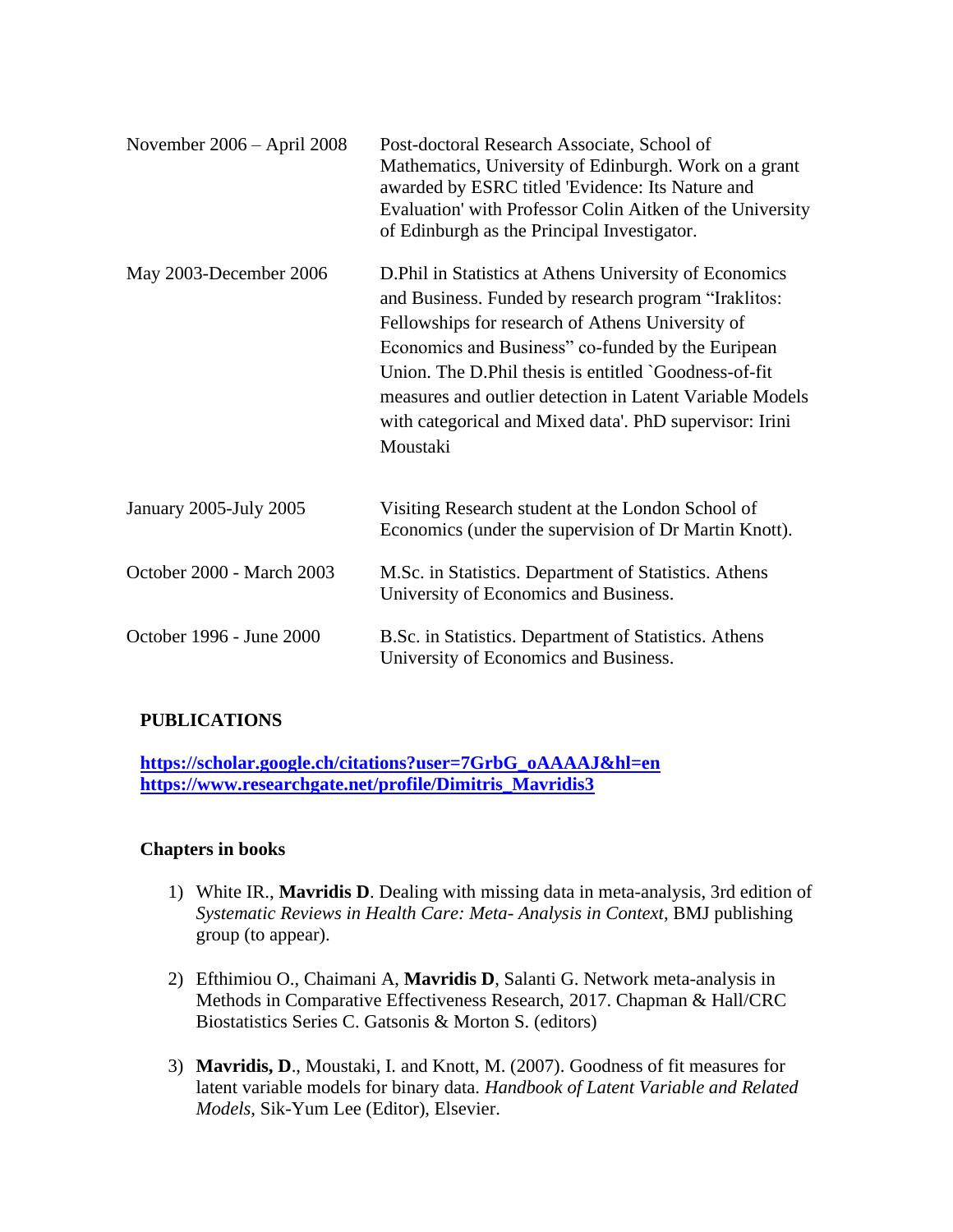- 4) Veroniki A.A., Tsokani S., Rücker G., **Mavridis D.**, Takwoingi Y. (2022) Challenges in Comparative Meta-Analysis of the Accuracy of Multiple Diagnostic Tests. In: Evangelou E., Veroniki A.A. (eds) Meta-Research. Methods in Molecular Biology, vol 2345. Humana, New York, NY. [https://doi.org/10.1007/978-1-0716-1566-9\\_18](https://doi.org/10.1007/978-1-0716-1566-9_18)
- 5) Veroniki AA, Seitidis G, Nikolakopoulos S, Ballester M, Beltran J, Heijmans M, **Mavridis D**. (2022) Modeling Multicomponent Interventions in Network Meta-Analysis. In: Evangelou E., Veroniki A.A. (eds) Meta-Research. Methods in Molecular Biology, vol 2345. Humana, New York, NY. [https://doi.org/10.1007/978-1-0716-1566-9\\_15](https://doi.org/10.1007/978-1-0716-1566-9_15)

## **Published papers**

- **1)** Veroniki AA, Tsokani S, White IR, Schwarzer G, Rücker G, **Mavridis D**, Higgins JPT, Salanti G. Prevalence of evidence of inconsistency and its association with network structural characteristics in 201 published networks of interventions. *BMC Med Res Methodol*. 2021 Oct 25;21(1):224. doi: 10.1186/s12874-021-01401-y.
- **2)** Erre GL, **Mavridis D**, Woodman RJ, Mangoni AA. Placebo response in psoriatic arthritis clinical trials: a systematic review and meta-analysis. *Rheumatology (Oxford).* 2021 Oct 19: keab774. doi: 10.1093/rheumatology/keab774. Online ahead of print.
- **3)** Veroniki AA, Tsokani S, Zevgiti S, Pagkalidou I, Kontouli KM, Ambarcioglu P, Pandis N, Lunny C, Nikolakopoulou A, Papakonstantinou T, Chaimani A, Straus SE, Hutton B, Tricco AC, **Mavridis D**, Salanti G. Do reporting guidelines have an impact? Empirical assessment of changes in reporting before and after the PRISMA extension statement for network meta-analysis. *Syst Rev*. 2021 Sep 10;10(1):246. doi: 10.1186/s13643-021-01780-9. PMID: 34507621; PMCID: PMC8434710.
- **4)** Tsivgoulis G, Katsanos AH, Eggers J, Larrue V, Thomassen L, Grotta JC, Seitidis G, Schellinger PD, **Mavridis D**, Demchuk A, Novotny V, Molina CA, Veroniki AA, Köhrmann M, Soinne L, Khanevski AN, Barreto AD, Saqqur M, Psaltopoulou T, Muir KW, Fiebach JB, Rothlisberger T, Kent TA, Mandava P, Alexandrov AW, Alexandrov AV. Sonothrombolysis in Patients With Acute Ischemic Stroke With Large Vessel Occlusion: An Individual Patient Data Meta-Analysis. *Stroke*. 2021 Aug 25:STROKEAHA120030960. doi:10.1161/STROKEAHA.120.030960. Epub ahead of print. PMID: 34428930.
- **5)** Seitidis G, Nikolakopoulos S, Hennessy EA, Tanner-Smith EE, **Mavridis D**. Network Meta-Analysis Techniques for Synthesizing Prevention Science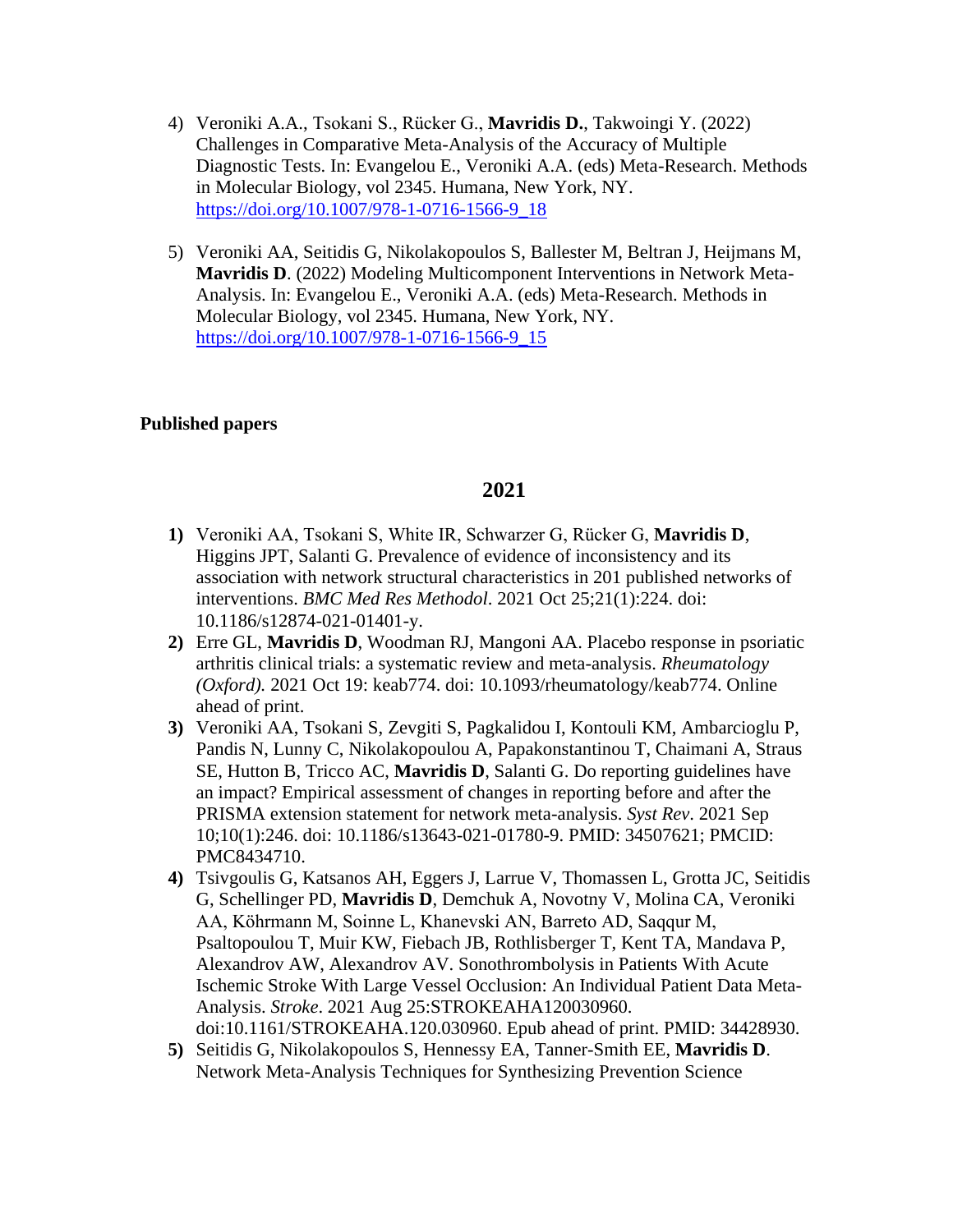Evidence. *Prev Sci*. 2021 Aug 13. doi: 10.1007/s11121-021-01289-6. Epub ahead of print. PMID: 34387806.

- **6)** Katsanos AH, Palaiodimou L, Zand R, Yaghi S, Kamel H, Navi BB, Turc G, Benetou V, Sharma VK, **Mavridis D**, Shahjouei S, Catanese L, Shoamanesh A, Vadikolias K, Tsioufis K, Lagiou P, Sfikakis PP, Alexandrov AV, Tsiodras S, Tsivgoulis G. Changes in Stroke Hospital Care During the COVID-19 Pandemic: A Systematic Review and Meta-Analysis. *Stroke*. 2021 Aug 4:STROKEAHA121034601. doi:10.1161/STROKEAHA.121.034601. Epub ahead of print. PMID: 34344166.
- **7)** Dautzenberg L, Beglinger S, Tsokani S, Zevgiti S, Raijmann RCMA, Rodondi N, Scholten RJPM, Rutjes AWS, Di Nisio M, Emmelot-Vonk M, Tricco AC, Straus SE, Thomas S, Bretagne L, Knol W, **Mavridis D**, Koek HL. Interventions for preventing falls and fall-related fractures in community-dwelling older adults: A systematic review and network meta-analysis. *J Am Geriatr Soc*. 2021 Oct;69(10):2973-2984. doi: 10.1111/jgs.17375. Epub 2021 Jul 28. PMID: 34318929.
- **8)** Petropoulou M, Salanti G, Rücker G, Schwarzer G, Moustaki I, **Mavridis D**. A forward search algorithm for detecting extreme study effects in network metaanalysis. *Stat Med*. 2021 Jul 21. doi: 10.1002/sim.9145. Epub ahead of print. PMID: 34291499.
- **9)** Blum MR, Sallevelt BTGM, Spinewine A, O'Mahony D, Moutzouri E, Feller M, Baumgartner C, Roumet M, Jungo KT, Schwab N, Bretagne L, Beglinger S, Aubert CE, Wilting I, Thevelin S, Murphy K, Huibers CJA, Drenth-van Maanen AC, Boland B, Crowley E, Eichenberger A, Meulendijk M, Jennings E, Adam L, Roos MJ, Gleeson L, Shen Z, Marien S, Meinders AJ, Baretella O, Netzer S, de Montmollin M, Fournier A, Mouzon A, O'Mahony C, Aujesky D, **Mavridis D**, Byrne S, Jansen PAF,bSchwenkglenks M, Spruit M, Dalleur O, Knol W, Trelle S, Rodondi N. Optimizing Therapy to Prevent Avoidable Hospital Admissions in Multimorbid Older Adults (OPERAM): cluster randomised controlled trial. *BMJ.* 2021 Jul 13;374:n1585. doi: 10.1136/bmj.n1585. PMID: 34257088; PMCID: PMC8276068.
- **10)** Menne MC, Seitidis G, Faggion CM Jr, **Mavridis D**, Pandis N. Early Optimistic Effect in Periodontology and Implant Dentistry Trials. *J Dent Res*. 2021 Jul 8:220345211025242. doi: 10.1177/00220345211025242. Epub ahead of print. PMID: 34237225.
- **11)** Tsokani S, Antoniou SA, Moustaki I, López-Cano M, Antoniou GA, Flórez ID, Silecchia G, Markar S, Stefanidis D, Zanninotto G, Francis NK, Hanna GH, Morales-Conde S, Bonjer HJ, Brouwers MC, **Mavridis D**. Guideline Assessment Project II: statistical calibration informed the development of an AGREE II extension for surgical guidelines. *Surg Endosc*. 2021 Aug;35(8):4061-4068. doi: 10.1007/s00464-021-08604-w. Epub 2021 Jun 22. PMID: 34159464.
- **12)** Antoniou SA, **Mavridis D**, Kontouli KM, Drakopoulos V, Gorter-Stam M, Eriksson S, Leone M, Pérez-Bocanegra MC, Smart NJ, Milone M, Carrano FM, Antoniou GA, Vandvik PO. EAES rapid guideline: appendicitis in the elderly. *Surg Endosc*. 2021 Jul;35(7):3233-3243. doi: 10.1007/s00464-021-08524-9. Epub 2021 May 17. PMID: 33999255.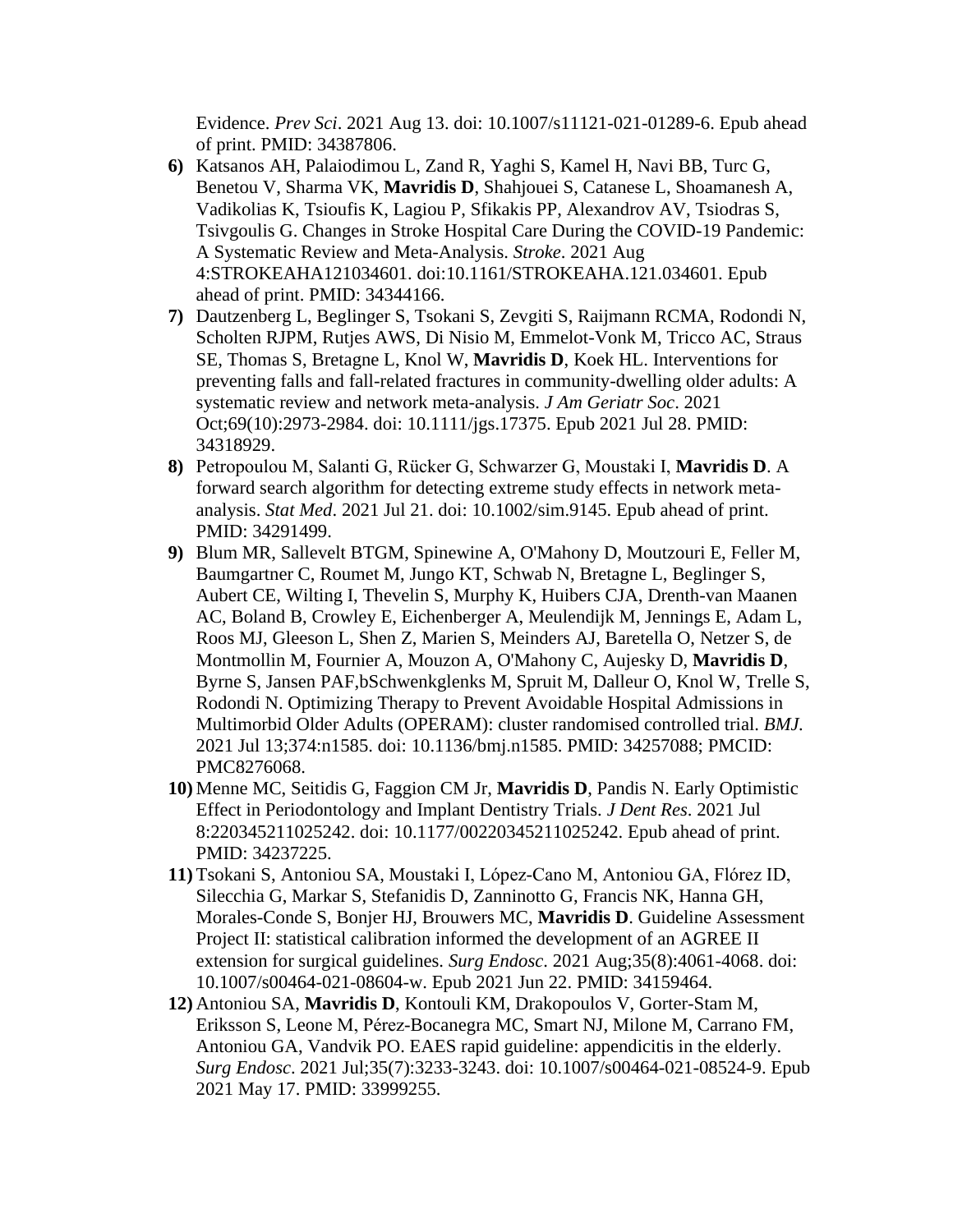- **13)** Anrys P, Petit AE, Thevelin S, Sallevelt B, Drenth C, Soiza RL, Correa-Pérez A, Dalleur O, De Brauwer I, Petrovic M, Coleman JJ, Dalton K, O'Mahony D, Löwe A, Thürig S, Gudmundsson A, Cherubini A, Panos A, **Mavridis D**, Rodondi N, Spinewine A. An International Consensus List of Potentially Clinically Significant Drug-Drug Interactions in Older People. *J Am Med Dir Assoc*. 2021 Oct;22(10):2121-2133.e24. doi: 10.1016/j.jamda.2021.03.019. Epub 2021 Apr 24. PMID: 33901428.
- **14)** Camus-García E, González-González AI, Heijmans M, Niño de Guzmán E, Valli C, Beltran J, Pardo-Hernández H, Ninov L, Strammiello V, Immonen K, **Mavridis D**, Ballester M, Suñol R, Orrego C. Self-management interventions for adults living with Chronic Obstructive Pulmonary Disease (COPD): The development of a Core Outcome Set for COMPAR-EU project. *PLoS One* 2021, Mar 1; 16(3): e0247522. doi: 10.1371/journal.pone.0247522. eCollection 2021.
- **15)** Dautzenberg L, Bretagne L, Koek HL, Tsokani S, Zevgiti S, Rodondi N, Scholten RJPM, Rutjes AW, Di Nisio M, Raijmann RCMA, Emmelot-Vonk M, Jennings ELM, Dalleur O, **Mavridis D**, Knol W. Medication review interventions to reduce hospital readmissions in older people. *J Am Geriatr Soc*. 2021 Feb 12. doi: 10.1111/jgs.17041. Online ahead of print.
- **16)** Petropoulou M, Efthimiou O, Rücker G, Schwarzer G, Furukawa TA, Pompoli A, Koek HL, Del Giovane C, Rodondi N, **Mavridis D**. A review of methods for addressing components of interventions in meta-analysis. *PLoS One*. 2021 Feb 8;16(2):e0246631. doi: 10.1371/journal.pone.0246631. eCollection 2021.
- **17)** Katsanos AH, Safouris A, Nikolakopoulos S, **Mavridis D**, Goyal N, Psychogios MN, Magoufis G, Krogias C, Catanese L, Van Adel B, Raphaeli G, Sarraj A, Themistocleous M, Kararizou E, Turc G, Arthur A, Alexandrov AV, Tsivgoulis G. Endovascular treatment for basilar artery occlusion: A systematic review and meta-analysis. *Eur J Neurol*. 2021 Jan 22. doi: 10.1111/ene.14751. Online ahead of print.
- **18)** Katsanos AH, Palaiodimou L, Zand R, Yaghi S, Kamel H, Navi BB, Turc G, Romoli M, Sharma VK, **Mavridis D**, Shahjouei S, Catanese L, Shoamanesh A, Vadikolias K, Tsioufis K, Lagiou P, Alexandrov AV, Tsiodras S, Tsivgoulis G. The Impact of SARS-CoV-2 on Stroke Epidemiology and Care: A Meta-analysis. *Ann Neurol*. 2021 Feb;89(2):380-388. doi: 10.1002/ana.25967. Epub 2020 Dec 9.
- **19)** Chaimani A, Porcher R, Sbidian É, **Mavridis D**. A Markov chain approach for ranking treatments in network meta-analysis. *Stat Med*. 2021 Jan 30;40(2):451- 464. doi: 10.1002/sim.8784. Epub 2020 Oct 26.
- **20)** Nguyen VT, Rivière P, Ripoll P, Barnier J, Vuillemot R, Ferrand G, Cohen-Boulakia S, Ravaud P, Boutron I; COVID-NMA Consortium Team. Research response to coronavirus disease 2019 needed better coordination and collaboration: a living mapping of registered trials. *J Clin Epidemiol*. 2021 Feb;130:107-116. doi: 10.1016/j.jclinepi.2020.10.010. Epub 2020 Oct 21 (**As part of the COVID-NMA consortium**).
- **21)** Tsivgoulis G, Katsanos AH, Mandava P, Köhrmann M, Soinne L, Barreto AD, Sharma VK, Mikulik R, Muir KW, Rothlisberger T, Grotta JC, Levi CR, Molina CA, Saqqur M, **Mavridis D**, Psaltopoulou T, Vosko MR, Fiebach JB, Sandset EC, Kent TA, Alexandrov AW, Schellinger PD, Alexandrov AV; CLOTBUST-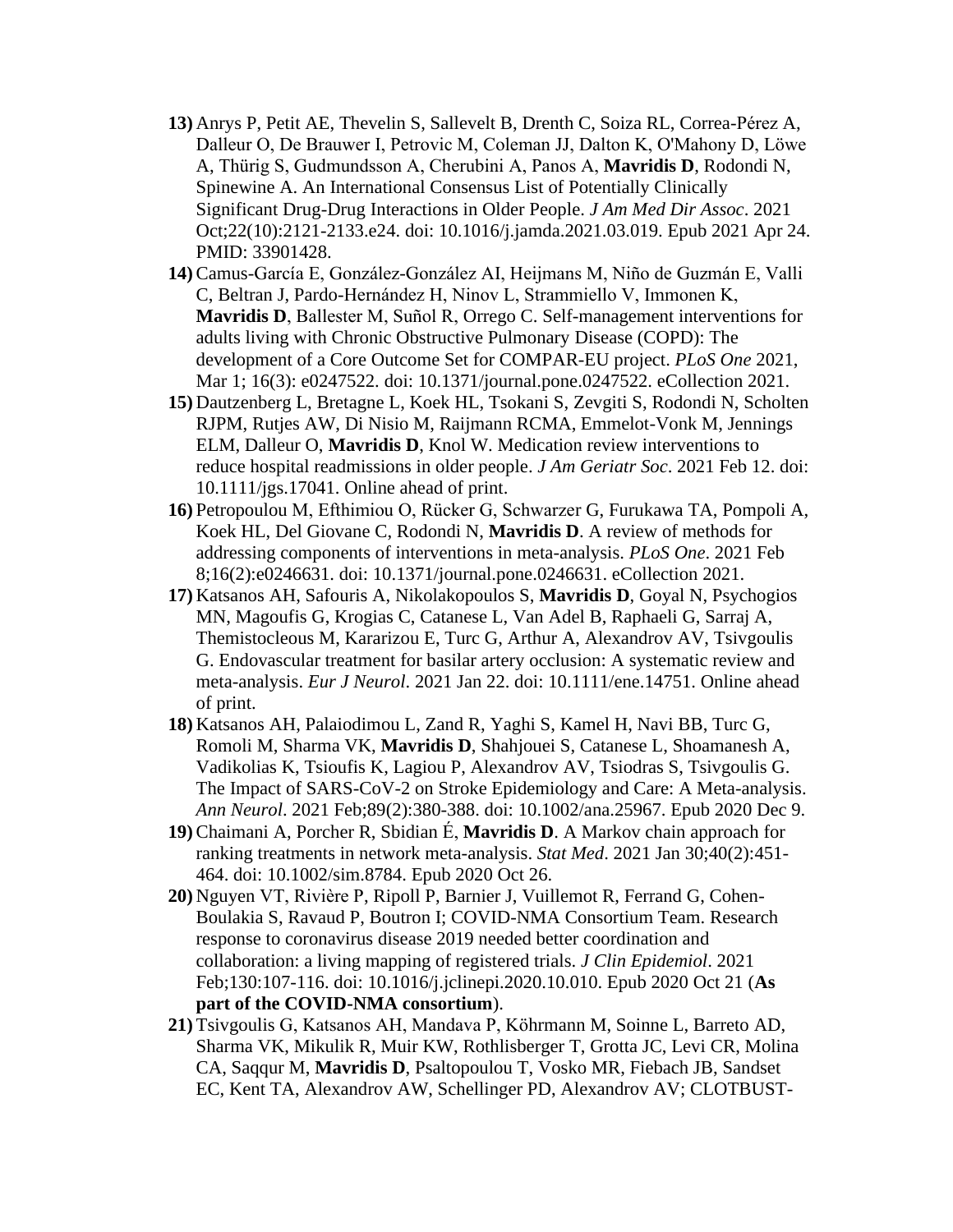ER Trial Investigators. Blood pressure excursions in acute ischemic stroke patients treated with intravenous thrombolysis. *J Hypertens*. 2021 Feb 1;39(2):266-272. doi: 10.1097/HJH.0000000000002628.

- **22)** Nikolakopoulou A, **Mavridis D**, Chiocchia V, Papakonstantinou T, Furukawa TA, Salanti G. Network meta-analysis results against a fictional treatment of average performance: Treatment effects and ranking metric. *Res Synth Methods*. 2021;12 (2):161–175. doi: 10.1002/jrsm.1463. Epub 2020 Nov 9.
- **23)** Antoniou SA, Tsokani S, **Mavridis D**, Agresta F, López-Cano M, Muysoms FE, Morales-Conde S, Bonjer HJ, van Veldhoven T, Francis NK; EAES Consensus & Guideline Subcommittee. Insight into the methodology and uptake of EAES guidelines: a qualitative analysis and survey by the EAES Consensus & Guideline Subcommittee. *Surg Endosc*. 2021 Mar;35(3):1238-1246. doi: 10.1007/s00464- 020-07494-8. Epub 2020 Apr 2.
- **24)** Stylos G, Sargioti A, **Mavridis D**, Kotsis KT. Validation of the thermal concept evaluation test for Greek university students' misconceptions of thermal concepts. *International Journal of Science Education*. 2021, 43:2, 247-273, DOI: 10.1080/09500693.2020.1865587
- **25)** Baourda VC, Brouzos A, **Mavridis D**, Vassilopoulos SP, Vatkali E, Boumpouli C. Group Psychoeducation for Anxiety Symptoms in Youth: Systematic Review and Meta-analysis. *The Journal for Specialists in Group Work*. 2021, DOI: 10.1080/01933922.2021.1950881
- **26)** Brouzos A, Vatkali E, **Mavridis D**, Vassilopoulos SP, Baourda VC. Psychoeducation for Adults with Post-Traumatic Stress Symptomatology: A Systematic Review and Meta-Analysis*. J Contemp Psychother*. 2021, 1-10. https://doi.org/10.1007/s10879-021-09526-3

- **27)** Siafis S, Çıray O, Schneider-Thoma J, Bighelli I, Krause M, Rodolico A, Ceraso A, Deste G, Huhn M, Fraguas D, **Mavridis D**, Charman T, Murphy DG, Parellada M, Arango C, Leucht S. Placebo response in pharmacological and dietary supplement trials of autism spectrum disorder (ASD): systematic review and meta-regression analysis. *Mol Autism*. 2020 Aug 26;11(1):66. doi: 10.1186/s13229-020-00372-z.
- **28)** Antoniou GA, **Mavridis D**, Tsokani S, López-Cano M, Flórez ID, Brouwers M, Markar SR, Silecchia G, Francis NK, Antoniou SA. Protocol of an interdisciplinary consensus project aiming to develop an AGREE II extension for guidelines in surgery. *BMJ Open*. 2020 Aug 11;10(8):e037107. doi: 10.1136/bmjopen-2020-037107.
- **29)** Panos A, **Mavridis D**. TableOne: an online web application and R package for summarising and visualising data. *Evid Based Ment Health*. 2020 Aug;23(3):127- 130. doi: 10.1136/ebmental-2020-300162. Epub 2020 Jul 14.
- **30)** Katsanos AH, Seitidis G, Tsivgoulis G, **Mavridis D**. Probabilistic Reasoning in Stroke: A Primer to Statistical Literacy. *Stroke*. 2020 Aug;51(8):e144-e147. doi: 10.1161/STROKEAHA.120.030252. Epub 2020 Jul 9.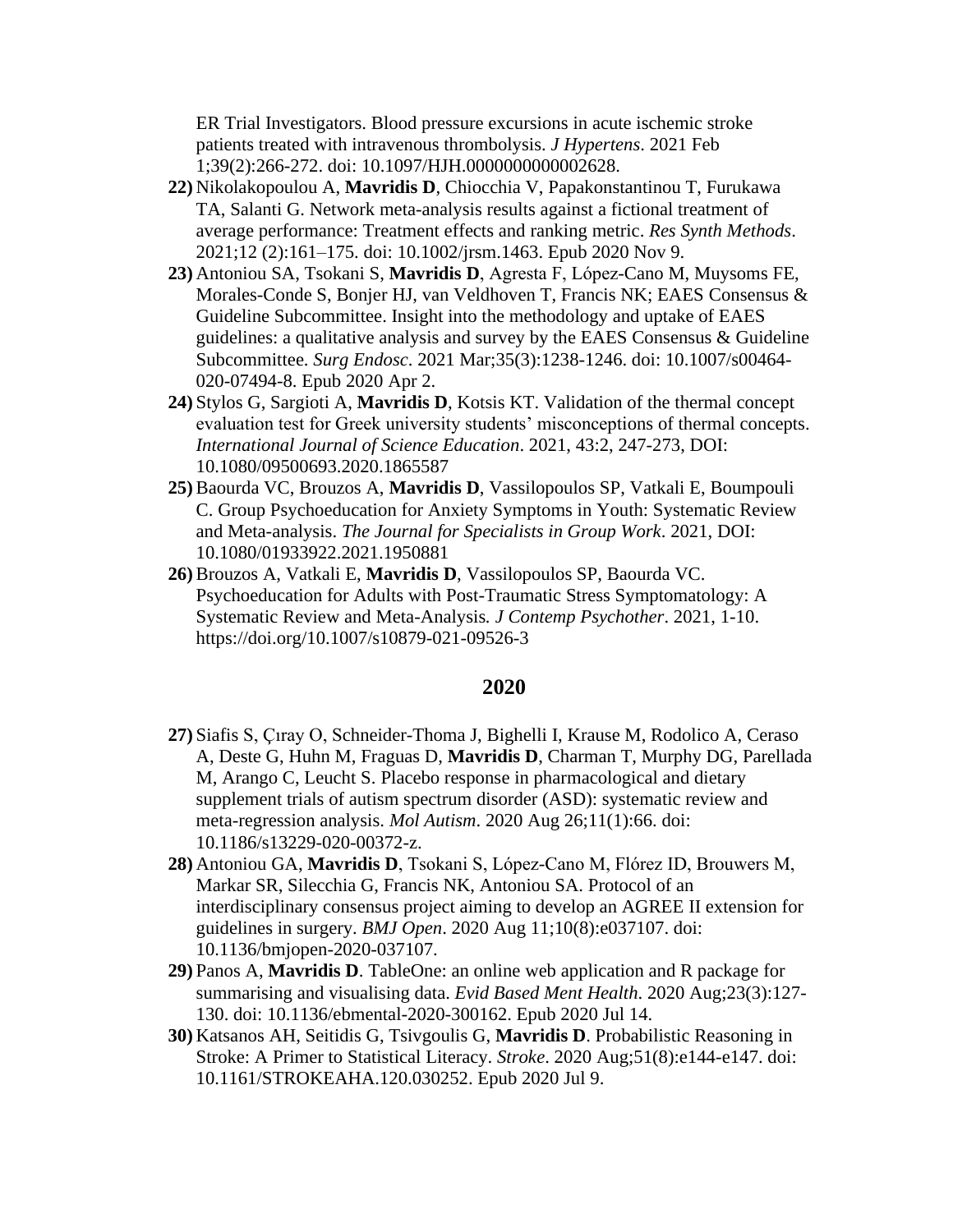- **31)** Palmer SC, **Mavridis D**, Johnson DW, Tonelli M, Ruospo M, Strippoli GFM. Comparative Effectiveness of Calcimimetic Agents for Secondary Hyperparathyroidism in Adults: A Systematic Review and Network Metaanalysis. *Am J Kidney Dis*. 2020 Sep;76(3):321-330. doi: 10.1053/j.ajkd.2020.02.439. Epub 2020 May 28.
- **32)** Siafaka V, Zioga A, Evrenoglou T, **Mavridis D**, Tsabouri S. Illness perceptions and quality of life in families with child with atopic dermatitis*. Allergol Immunopathol (Madr*). 2020 Nov-Dec;48(6):603-611. doi: 10.1016/j.aller.2020.03.003. Epub 2020 May 20.
- **33)** Ballester M, Orrego C, Heijmans M, Alonso-Coello P, Versteegh MM, **Mavridis D**, Groene O, Immonen K, Wagner C, Canelo-Aybar C, Sunol R; COMPAR-EU consortium. Comparing the effectiveness [and cost-effectiveness of self](https://www.ncbi.nlm.nih.gov/pubmed/31959612)[management interventions in four high-priority chronic conditions in Europe](https://www.ncbi.nlm.nih.gov/pubmed/31959612)  [\(COMPAR-EU\): a research](https://www.ncbi.nlm.nih.gov/pubmed/31959612) protocol. *BMJ Open*. 2020 Jan 19;10(1):e034680. doi: 10.1136/bmjopen-2019-034680.
- **34)** Tsokani S, **Mavridis D**, Hajibandeh S, Hajibandeh S, Antoniou GA, Andreou A, Antoniou SA. [An observational study](https://www.ncbi.nlm.nih.gov/pubmed/31778777) of missing data inquiry from randomized [trial authors showed a poor response.](https://www.ncbi.nlm.nih.gov/pubmed/31778777) *J Clin Epidemiol*. 2020 Mar;119:19-25. doi: 10.1016/j.jclinepi.2019.11.014. Epub 2019 Nov 25.
- **35) Mavridis D**, Porcher R, Nikolakopoulou A, Salanti G, Ravaud P. Extensions of the probabilistic ranking metrics of competing treatments in network metaanalysis to reflect clinically important relative differences on many outcomes [published online ahead of print, 2019 Oct 29]. *Biom J*. 2020 Mar;62(2):375-385. doi:10.1002/bimj.201900026
- **36)** Andreou A, Watson DI, **Mavridis D**, Francis NK, Antoniou SA. Assessing the efficacy and safety of laparoscopic antireflux procedures for the management of gastroesophageal reflux disease: a systematic review with network meta-analysis [published online ahead of print, 2019 Oct 18]. *Surg Endosc*. 2020 Feb;34(2):510- 520. doi:10.1007/s00464-019-07208-9
- **37) Mavridis D,** White IR. *[Dealing with missing](https://www.ncbi.nlm.nih.gov/pubmed/30991455) outcome data in meta-analysis. Res Synth Methods*. 2020 Jan;11(1):2-13. doi: 10.1002/jrsm.1349. Epub 2019 Jun 9. Review.
- **38)** Boutron I, Chaimani A, Meerpohl JJ, Hróbjartsson A, Devane D, Rada G, Tovey D, Grasselli G, Ravaud P; COVID-NMA Consortium. The COVID-NMA Project: Building an Evidence Ecosystem for the COVID-19 Pandemic*. Ann Intern Med*. 2020 Dec 15;173(12):1015-1017. doi: 10.7326/M20-5261. Epub 2020 Sep 15. PMID: 32931326; PMCID: PMC7518109. **(As part of the COVID-NMA consortium).**

**39)** Veroniki AA, Ashoor HM, Le SPC, et al. Retrieval of individual patient data depended on study characteristics: a randomized controlled trial. *J Clin Epidemiol.* 2019;113:176–188. doi:10.1016/j.jclinepi.2019.05.031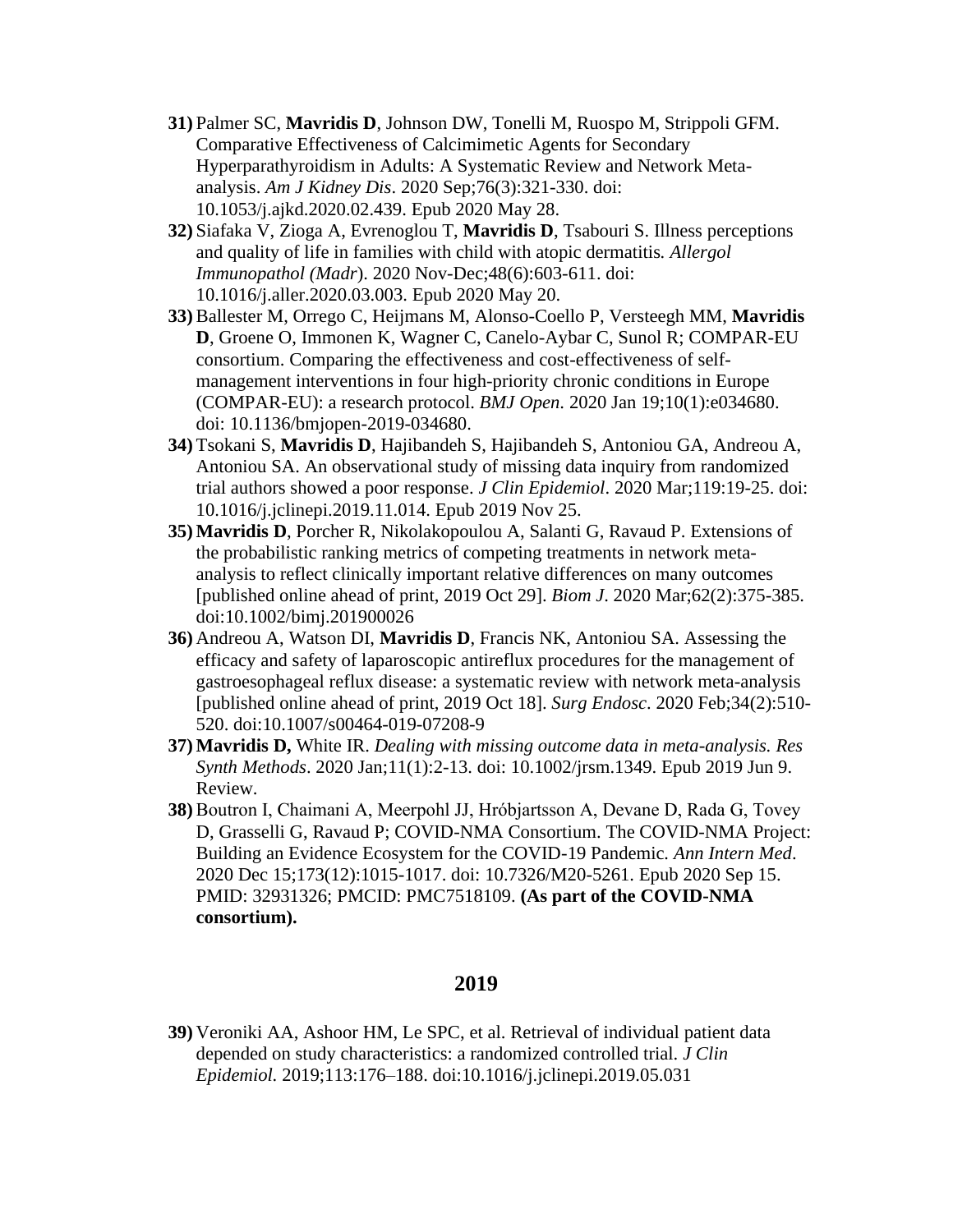- **40)** Tsikopoulos K, Bidossi A, Drago L, et al. Is Implant Coating With Tyrosol- and Antibiotic-loaded Hydrogel Effective in Reducing Cutibacterium (Propionibacterium) acnes Biofilm Formation? A Preliminary In Vitro Study. *Clin Orthop Relat Res*. 2019;477(7):1736–1746. doi:10.1097/CORR.0000000000000663
- **41)** Leucht S, Chaimani A, **Mavridis D**, et al. Disconnection of drug-response and placebo-response in acute-phase antipsychotic drug trials on schizophrenia? Metaregression analysis. *Neuropsychopharmacology*. 2019;44(11):1955–1966. doi:10.1038/s41386-019-0440-6
- **42)** Tsivgoulis G, Katsanos AH, **Mavridis D**, et al. Association of Baseline Hyperglycemia With Outcomes of Patients With and Without Diabetes With Acute Ischemic Stroke Treated With Intravenous Thrombolysis: A Propensity Score-Matched Analysis From the SITS-ISTR Registry. *Diabetes*. 2019;68(9):1861–1869. doi:10.2337/db19-0440
- **43) Mavridis D**. Network meta-analysis in a nutshell. *Evid Based Ment Health*. 2019;22(3):100–101. doi:10.1136/ebmental-2019-300104
- **44)** Alexandrov AV, Tsivgoulis G, Köhrmann M, et al. Endovascular equipoise shift in a phase III randomized clinical trial of sonothrombolysis for acute ischemic stroke. *Ther Adv Neurol Disord*. 2019;12:1756286419860652. Published 2019 Jul 12. doi:10.1177/1756286419860652
- **45)** Tsivgoulis G, Katsanos AH, Köhrmann M, et al. Duration of Implantable Cardiac Monitoring and Detection of Atrial Fibrillation in Ischemic Stroke Patients: A Systematic Review and Meta-Analysis. *J Stroke*. 2019;21(3):302–311. doi:10.5853/jos.2019.01067
- **46)** Bellos S, **Mavridis D**, Mavreas V, Skapinakis P. Factor analysis and normative scores of Alcohol Use Disorders Identification Test (AUDIT) in a representative sample of the general population of Greece. *Psychiatriki*. 2019;30(3):204–215. doi:10.22365/jpsych.2019.303.204
- **47)** Tsivgoulis G, Kargiotis O, Katsanos AH, Patousi A, **Mavridis D**, Tsokani S. et al. Incidence, [characteristics and outcomes in patients with embolic stroke of](https://www.ncbi.nlm.nih.gov/pubmed/30986703)  [undetermined source: A population-based study.](https://www.ncbi.nlm.nih.gov/pubmed/30986703) *J Neurol Sci. 2019 Apr 6;401:5- 11. doi: 10.1016/j.jns.2019.04.008*
- **48)** Alexandrov AV, Köhrmann M, Soinne L, Tsivgoulis G, Barreto AD, Demchuk AM, Sharma VK, Mikulik R, Muir KW, Brandt G, Alleman J, Grotta JC, Levi CR, Molina CA, Saqqur M, **Mavridis D**, Psaltopoulou T, Vosko M, Fiebach JB, Mandava P, Kent TA, Alexandrov AW, Schellinger PD; CLOTBUST-ER Trial Investigators. [Safety and efficacy of sonothrombolysis for acute ischaemic stroke:](https://www.ncbi.nlm.nih.gov/pubmed/30878103)  [a multicentre, double-blind, phase 3, randomised controlled trial.](https://www.ncbi.nlm.nih.gov/pubmed/30878103) *Lancet Neurol*. 2019 Apr;18(4):338-347. doi: 10.1016/S1474-4422(19)30026-2.
- **49) Mavridis D**, Salanti G, Furukawa TA, Cipriani A, Chaimani A, White IR. [Allowing for uncertainty due to missing and LOCF imputed outcomes in meta](https://www.ncbi.nlm.nih.gov/pubmed/30347460)[analysis.](https://www.ncbi.nlm.nih.gov/pubmed/30347460) *Stat Med*. 2019 Feb 28;38(5):720-737. doi: 10.1002/sim.8009. Epub 2018 Oct 22.
- **50)** Aitken C, **Mavridis D**. [Reasoning under uncertainty.](https://www.ncbi.nlm.nih.gov/pubmed/30679196) *Evid Based Ment Health*. 2019 Feb;22(1):44-48. doi: 10.1136/ebmental-2018-300074.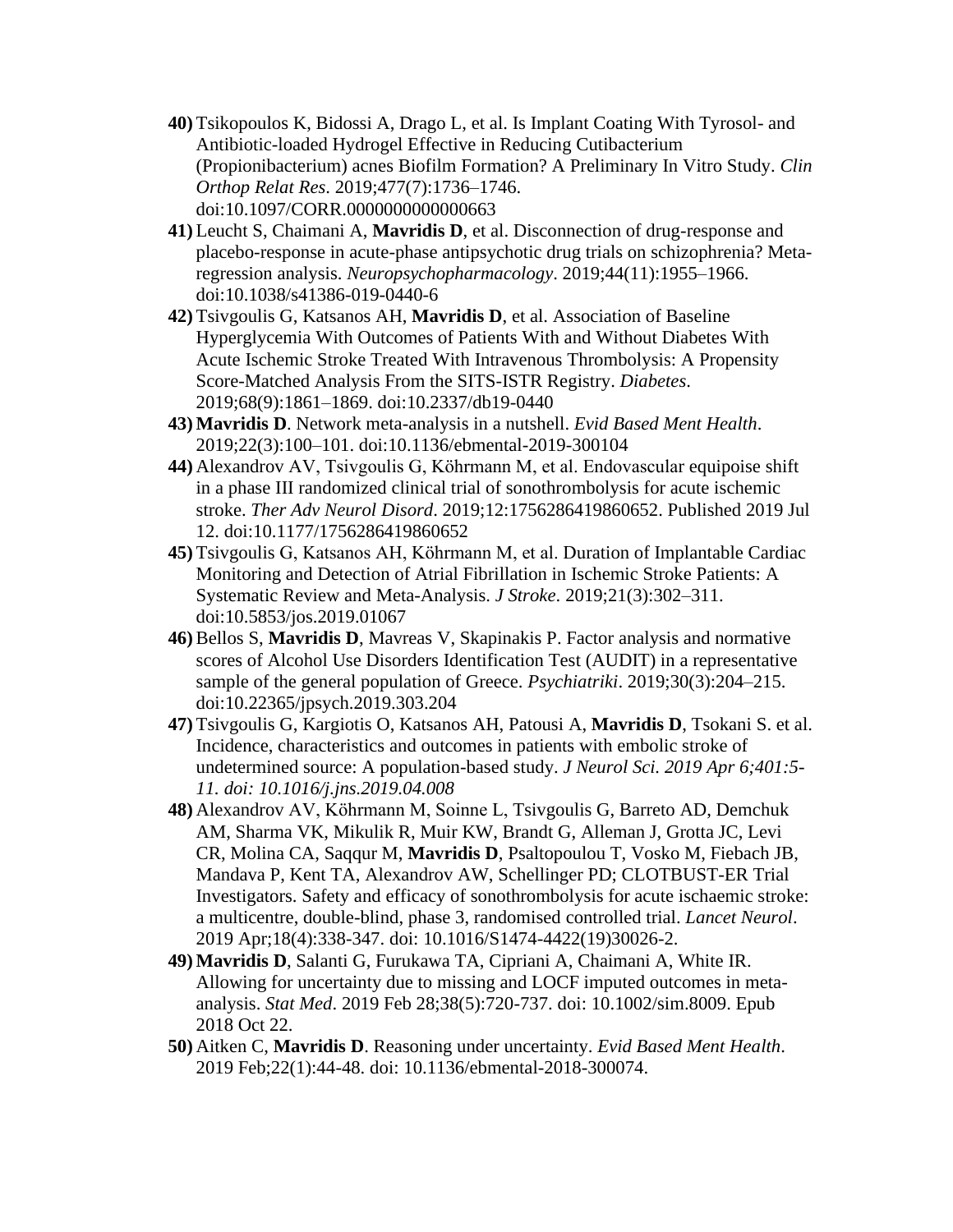- **51)** Hennessy EA, Tanner-Smith EE, **Mavridis D**, Grant SP. [Comparative](https://www.ncbi.nlm.nih.gov/pubmed/30604290)  [Effectiveness of Brief Alcohol Interventions for College Students: Results from a](https://www.ncbi.nlm.nih.gov/pubmed/30604290)  [Network Meta-Analysis.](https://www.ncbi.nlm.nih.gov/pubmed/30604290) *Prev Sci.* 2019 Jan 2. 2019 Jul;20(5):715-740 doi: 10.1007/s11121-018-0960-z.
- **52)** Kapetanios D, Kontopodis N, **Mavridis D**, McWilliams RG, Giannoukas AD, Antoniou GA. Meta-analysis of [the accuracy of contrast-enhanced ultrasound for](https://www.ncbi.nlm.nih.gov/pubmed/30385149)  [the detection of endoleak after endovascular aneurysm repair.](https://www.ncbi.nlm.nih.gov/pubmed/30385149) *J Vasc Surg*. 2019 Jan;69(1):280-294.e6. doi: 10.1016/j.jvs.2018.07.044. Epub 2018 Oct 29.
- **53)** Antoniou SA, Koelemay M, Antoniou GA, Mavridis D. A Practical Guide for Application of Network Meta-Analysis in Evidence Synthesis*. Eur J Vasc Endovasc Surg.* 2019 Jul;58(1):141-144. doi: 10.1016/j.ejvs.2018.10.023. Epub 2018 Dec 6. PMID: 30528457.

- **54)** Chaimani A, **Mavridis D**, Higgins JPT, Salanti G, White IR. Allowing for informative missingness in aggregate data meta-analysis with continuous or binary outcomes: Extensions to metamiss. *The Stata Journal* 2018 18(3) 716-740.
- **55)** Antoniou SA, Tsokani S, **Mavridis D**, López-Cano M, Antoniou GA, Stefanidis D, Francis NK, Smart N, Muysoms FE, Morales-Conde S, Bonjer HJ, Brouwers MC. Guideline Assessment Project: Filling the GAP in Surgical Guidelines: Quality Improvement Initiative by an International Working Group. *Ann Surg*. 2018 Sep 4.
- **56)** Mavridis D. Contribution to the discussion of "When should meta-analysis avoid making hidden normality assumptions?" *Biom J*. 2018 Aug 1
- **57)** Fountoulakis KN, Karavelas V, Moysidou S, **Mavridis D**, Pastiadis K, Petalidou N, Nimatoudis I, Kasper S. Efficacy of Add-on Pregabalin in the Treatment of Patients with Generalized Anxiety Disorder and Unipolar Major Depression With an Early Nonresponse to Escitalopram: A Double-Blind Placebo-Controlled Study. *Pharmacopsychiatry*. 2018 Aug 31
- **58)** Tsivgoulis G, Katsanos AH, **Mavridis D**, Gdovinova Z, Karliński M, Macleod MJ, Strbian D, Ahmed N. Intravenous Thrombolysis for Ischemic Stroke Patients on Dual Antiplatelets. *Ann Neurol.* 2018 Jul;84(1):89-97
- **59)** Tsivgoulis G, Katsanos AH, **Mavridis D**, Frogoudaki A, Vrettou AR, Ikonomidis I, Parissis J, Deftereos S, Karapanayiotides T, Palaiodimou L, Filippatou A, Perren F, Hadjigeorgiou G, Alexandrov AW, Mitsias PD, Alexandrov AV. Percutaneous patent foramen ovale closure for secondary stroke prevention: Network meta-analysis. *Neurology*. 2018 Jul 3;91(1):e8-e18
- **60)** Tsikopoulos K, **Mavridis D**, Georgiannos D, Vasiliadis HS. Does Multimodal Rehabilitation for Ankle Instability Improve Patients' Self-assessed Functional Outcomes? A Network Meta-analysis. *Clin Orthop Relat Res*. 2018 Jun;476(6):1295-1310.
- **61)** Leucht S, Chaimani A, Leucht C, Huhn M, **Mavridis D**, Helfer B, Samara M, Cipriani A, Geddes JR, Salanti G, Davis JM. 60 years of placebo-controlled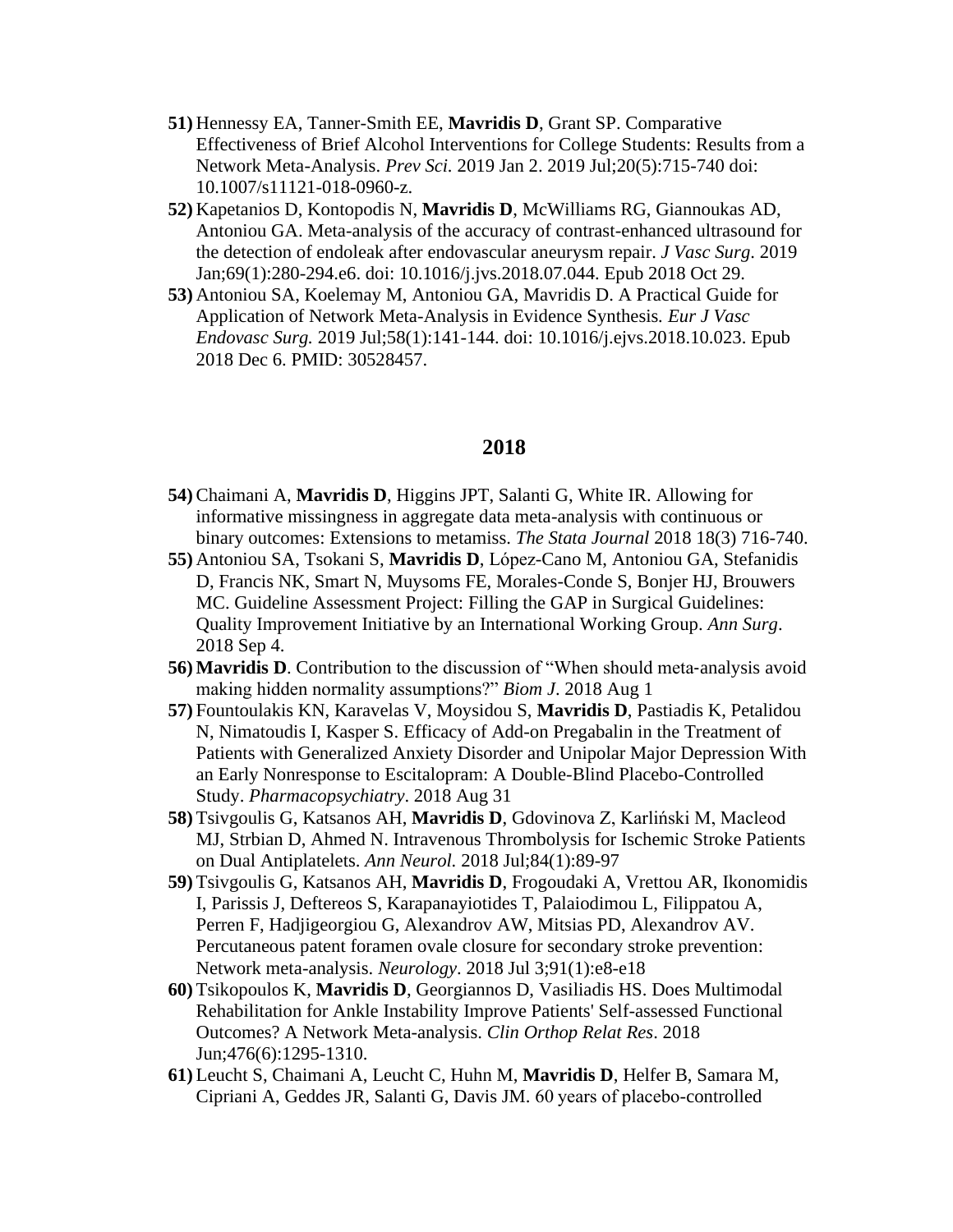antipsychotic drug trials in acute schizophrenia: Meta-regression of predictors of placebo response. *Schizophr Res.* 2018 May 24. pii: S0920-9964(18)30266-4.

- **62)** Tsikopoulos K, **Mavridis D**, Georgiannos D, Cain MS. Efficacy of non-surgical interventions on dynamic balance in patients with ankle instability: A network meta-analysis. *J Sci Med Sport*. 2018 Sep; 21(9): 873-879.
- **63)** Pateras K, Nikolakopoulos S, **Mavridis D**, Roes KCB. Interval estimation of the overall treatment effect in a meta-analysis of a few small studies with zero events. *Contemp Clin Trials Commun*. 2018 Mar; 9: 98–107.
- **64)** [Nikolakopoulou](https://www.ncbi.nlm.nih.gov/pubmed/?term=Nikolakopoulou%20A%5BAuthor%5D&cauthor=true&cauthor_uid=29490922) A, **[Mavridis](https://www.ncbi.nlm.nih.gov/pubmed/?term=Mavridis%20D%5BAuthor%5D&cauthor=true&cauthor_uid=29490922) D**, [Furukawa](https://www.ncbi.nlm.nih.gov/pubmed/?term=Furukawa%20TA%5BAuthor%5D&cauthor=true&cauthor_uid=29490922) TA, [Cipriani](https://www.ncbi.nlm.nih.gov/pubmed/?term=Cipriani%20A%5BAuthor%5D&cauthor=true&cauthor_uid=29490922) A, [Tricco](https://www.ncbi.nlm.nih.gov/pubmed/?term=Tricco%20AC%5BAuthor%5D&cauthor=true&cauthor_uid=29490922) AC, [Straus](https://www.ncbi.nlm.nih.gov/pubmed/?term=Straus%20SE%5BAuthor%5D&cauthor=true&cauthor_uid=29490922) SE, [Siontis](https://www.ncbi.nlm.nih.gov/pubmed/?term=Siontis%20GC%5BAuthor%5D&cauthor=true&cauthor_uid=29490922) GCM, [Egger](https://www.ncbi.nlm.nih.gov/pubmed/?term=Egger%20M%5BAuthor%5D&cauthor=true&cauthor_uid=29490922) M, [Salanti](https://www.ncbi.nlm.nih.gov/pubmed/?term=Salanti%20G%5BAuthor%5D&cauthor=true&cauthor_uid=29490922) G. Living network meta-analysis compared with pairwise meta-analysis in comparative effectiveness research: empirical study. *BMJ*. 2018; 360: k585.
- **65)** George CM Siontis, **Mavridis D**, Greenwood JP, Coles B, Nikolakopoulou A, Jüni P, Salanti S, Windecker S. Outcomes of non-invasive diagnostic modalities for the detection of coronary artery disease: network meta-analysis of diagnostic randomised controlled trials. *[BMJ](https://www.ncbi.nlm.nih.gov/pmc/articles/PMC5820645/)*. 2018; 360: k504.
- **66)** Tsikopoulos K, Papaioannou P, Kitridis D, **Mavridis D**, Georgiannos D. Proximal versus distal metatarsal osteotomies for moderate to severe hallux valgus deformity: a systematic review and meta-analysis of clinical and radiological outcomes. *Int Orthop*. 2018 Aug;42(8):1853-1863.
- **67)** Midtiby SL, Wedderkopp N, Larsen RT, Carlsen AF, **Mavridis D**, Shrier I. Effectiveness of interventions for treating apophysitis in children and adolescents: protocol for a systematic review and network meta-analysis. *Chiropr Man Therap*. 2018 Oct 23;26:41. doi: 10.1186/s12998-018-0209-8. PMID: 30386556; PMCID: PMC6198434.

- **68) Mavridis D,** Moustaki I, Wall M, Salanti G. Detecting outlying studies in metaregression models using a forward search algorithm. *Res Synth Methods*. 2017 Jun;8(2):199-211.
- **69)** Efthimiou O, **Mavridis D**, Nikolakopoulou A, Rücker G, Trelle S, Egger M, Salanti G. A model for meta-analysis of correlated binary outcomes: The case of split-body interventions. *Statistical Methods in Medical Research*. 2017 (available online)
- **70)** Koskinas KC, Siontis GCM, Piccolo R, **Mavridis D**, Räber L, Mach F, Windecker S. Effect of statins and non-statin LDL-lowering medications on cardiovascular outcomes in secondary prevention: a meta-analysis of randomized trials. *European Heart Journal*. 2017(available online)
- **71)** Antoniou SA, **Mavridis D**, Hajibandeh S, Hajibandeh S, Antoniou GA, Gorter R, Tenhagen M, Koutras C, Pointner R, Chalkiadakis GE, Granderath FA, Fragiadakis GF, Philalithis AE, Bonjer HJ. Optimal stump management in laparoscopic appendectomy: A network meta-analysis by the Minimally Invasive Surgery Synthesis of Interventions and Outcomes Network. *Surgery*. 2017 Nov;162(5):994-1005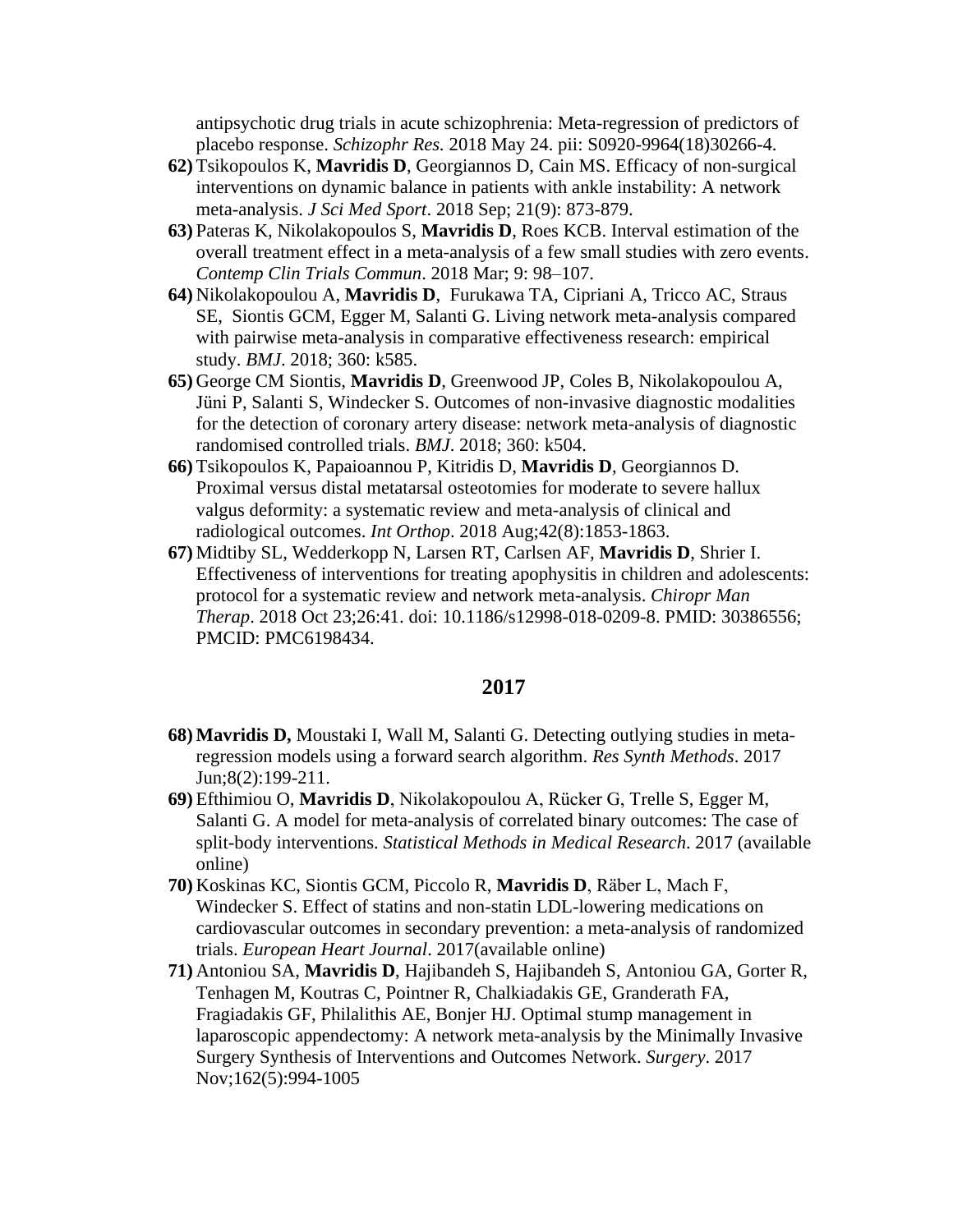- **72)** Petropoulou M, **Mavridis D**. A comparison of 20 heterogeneity variance estimators in statistical synthesis of results from studies: a simulation study. *Statistics in Medicine*. 2017 Nov 30;36(27):4266-4280.
- **73)** Leucht S, Leucht C, Huhn M, Chaimani A, **Mavridis D**, Helfer B, Samara M, Rabaioli M, Bächer S, Cipriani A, Geddes JR, Salanti G, Davis JM. Sixty Years of Placebo-Controlled Antipsychotic Drug Trials in Acute Schizophrenia: Systematic Review, Bayesian Meta-Analysis, and Meta-Regression of Efficacy Predictors. *American Journal of Psychiatry.* 2017 Oct 1;174(10):927-942.
- **74)** Tsivgoulis G, Katsanos AH, **Mavridis D**, Alexandrov AW, Magoufis G, Arthur A, Caso V, Schellinger PD, Alexandrov AV. Endovascular thrombectomy with or without systemic thrombolysis? *Therapeutic Advances in Neurological Disorders*. 2017 Mar;10(3):151-160.
- **75)** Laou E, Milionis H, Petrou A, Arnaoutoglou E, Glantzounis G, Bairaktari E, **Mavridis D**, Mikhailidis DP, Papadopoulos G, Tzimas P. The impact of metabolic syndrome and its components on perioperative outcomes after elective laparotomy -A prospective observational study. *Am J Surg.* 2017 (published online)
- **76)** Terkawi AS, **Mavridis D**, Sessler DI, Nunemaker MS, Doais KS, Terkawi RS, Terkawi YS, Petropoulou M, Nemergut EC. Pain Management Modalities after Total Knee Arthroplasty: A Network Meta-analysis of 170 Randomized Controlled Trials. *Anesthesiology*. 2017 (published online)
- **77)** Palmer SC, Tunnicliffe DJ, Singh-Grewal D, **Mavridis D**, Tonelli M, Johnson DW, Craig JC, Tong A, Strippoli GFM. Induction and Maintenance Immunosuppression Treatment of Proliferative Lupus Nephritis: A Network Meta-analysis of Randomized Trials. *American Journal of Kidney Diseases.* 2017 Sep: 70(3): 324-336.
- **78)** Efthimiou O, **Mavridis D**, Debray TP, Samara M, Belger M, Siontis GC, Leucht S, Salanti G; GetReal Work Package 4. Combining randomized and nonrandomized evidence in network meta-analysis. *Stat Med.* 2017 Apr 15;36(8):1210-1226.

- **79)** Tsivgoulis G, Katsanos AH, **Mavridis D**, Grigoriadis N, Dardiotis E, Heliopoulos I, Papathanasopoulos P, Karapanayiotides T, Kilidireas C, Hadjigeorgiou GM, Voumvourakis K; HELANI (Hellenic Academy of Neuroimmunology). The Efficacy of Natalizumab versus Fingolimod for Patients with Relapsing-Remitting Multiple Sclerosis: A Systematic Review, Indirect Evidence from Randomized Placebo-Controlled Trials and Meta-Analysis of Observational Head-to-Head Trials. *PLoS One*. 2016 Sep 29;11(9):e0163296.
- **80)** Leontopoulou S, **Mavridis D**, Giotsa A. Psychometric Properties of the Greek Inventory of the Dimensions of Emerging Adulthood (IDEA). University Student Perceptions of Developmental Features. *Journal of Adult Developmen*t 23(4), 226-244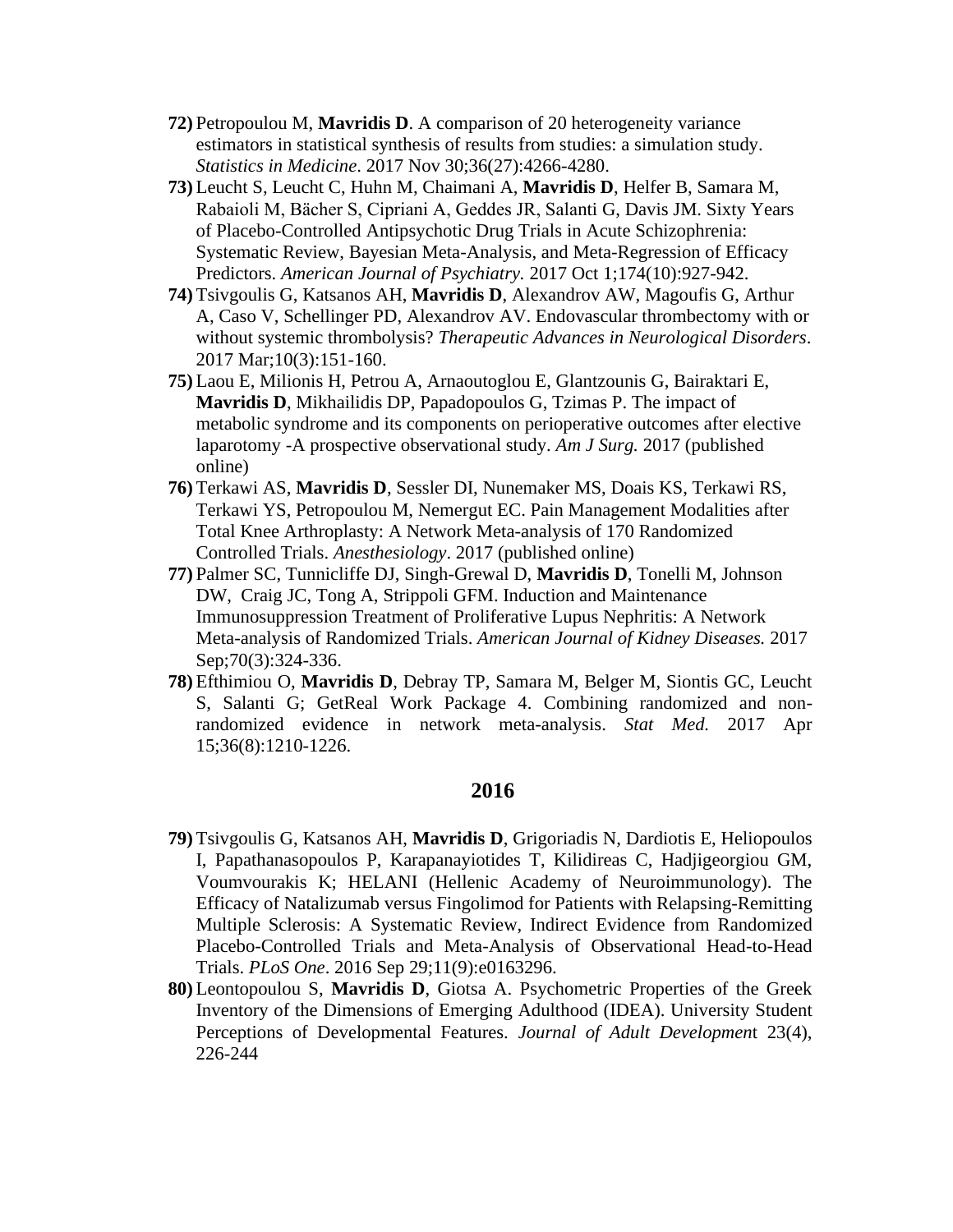- **81)** Nikolakopoulou A, **Mavridis D**, Egger M, Salanti G. Continuously updated network meta-analysis and statistical monitoring for timely decision-making. *Statistical Methods in Medical Research* 2016;35(7):978-1000
- **82)** Katsanos AH, **Mavridis D**, Parissis J, Deftereos S, Frogoudaki A, Vrettou AR, Ikonomidis I, Chondrogianni M, Safouris A, Filippatou A, Voumvourakis K, Triantafyllou N, Ellul J, Karapanayiotides T, Giannopoulos S, Alexandrov AW, Alexandrov AV, Tsivgoulis G. Novel oral anticoagulants for the secondary prevention of cerebral ischemia: a network meta-analysis. *Therapeutic Advances in Neurological Disorders* 2016;9(5):359-68.
- **83)** Palmer SC, Gardner S, Tonelli M, **Mavridis D**, Johnson DW, Craig JC, French R, Ruospo M, Strippoli GF. Phosphate-Binding Agents in Adults With CKD: A Network Meta-analysis of Randomized Trials. *American Journal of Kidney Diseases* 2016 S0272-6386(16)30253-0.
- **84)** Palmer SC, **Mavridis D**, Nicolucci A, Johnson DW, Tonelli M, Craig JC, Maggo J, Gray V, De Berardis G, Ruospo M, Natale P, Saglimbene V, Badve SV, Cho Y, Nadeau-Fredette AC, Burke M, Faruque L, Lloyd A, Ahmad N, Liu Y, Tiv S, Wiebe N, Strippoli GF. Comparison of Clinical Outcomes and Adverse Events Associated With Glucose-Lowering Drugs in Patients With Type 2 Diabetes: A Meta-analysis. *JAMA* 2016;316(3):313-24.
- **85)** Siontis GC, Praz F, Pilgrim T, **Mavridis D**, Verma S, Salanti G, Søndergaard L, Jüni P,Windecker S. Transcatheter aortic valve implantation vs. surgical aortic valve replacement for treatment of severe aortic stenosis: a meta-analysis of randomized trials. *European Heart Journal* 2016;37(47):3503-3512
- **86)** Siontis GC, Piccolo R, Praz F, Valgimigli M, Räber L, **Mavridis D**, Jüni P,Windecker S. Percutaneous Coronary Interventions for the Treatment of Stenoses in Small Coronary Arteries: A Network Meta-Analysis. *JACC Cardiovascular Interventions* 2016; 9(13), 1324-1334.
- **87)** Tsikopoulos K, Vasiliadis HS, **Mavridis D**. Injection therapies for plantar fasciopathy ('plantar fasciitis'): a systematic review and network meta-analysis of 22 randomised controlled trials. *British Journal of Sports Medicine* 2016 (published online)
- **88)** Tsivgoulis G, Katsanos AH, **Mavridis D**, Magoufis G, Arthur A, Alexandrov AV. Mechanical thrombectomy improves functional outcomes independent of pretreatment with intravenous thrombolysis. *Stroke* 2016;47(6):1661-4.
- **89)** Tsiami A, Chaimani A, **Mavridis D**, Siskou M, Assimakopoulos E, Sotiriadis A. Surgical treatment for hydrosalpinx prior to in-vitro fertilization embryo transfer: a network meta-analysis. *Ultrasound Obstetrics Gynecology*. 2016;48(4):434-445.
- **90) Mavridis D,** Palmer SC, Strippolli GF. Comparative superiority of ACE inhibitors over angiotensin receptor blockers for people with CKD: Does it matter? *American Journal of Kidney Diseases* 2016; 67(5):713-5.
- **91)** Terkawi AS, **Mavridis D**, Flood P, Wetterslev J, Terkawi RS, Bin Abdulhak AA, Nunemaker MS, Tiouririne M. Does Ondansetron Modify Sympathectomy Due to Subarachnoid Anesthesia?: Meta-analysis, Meta-regression, and Trial Sequential Analysis. *Anesthesiology* 2016;124(4):846-69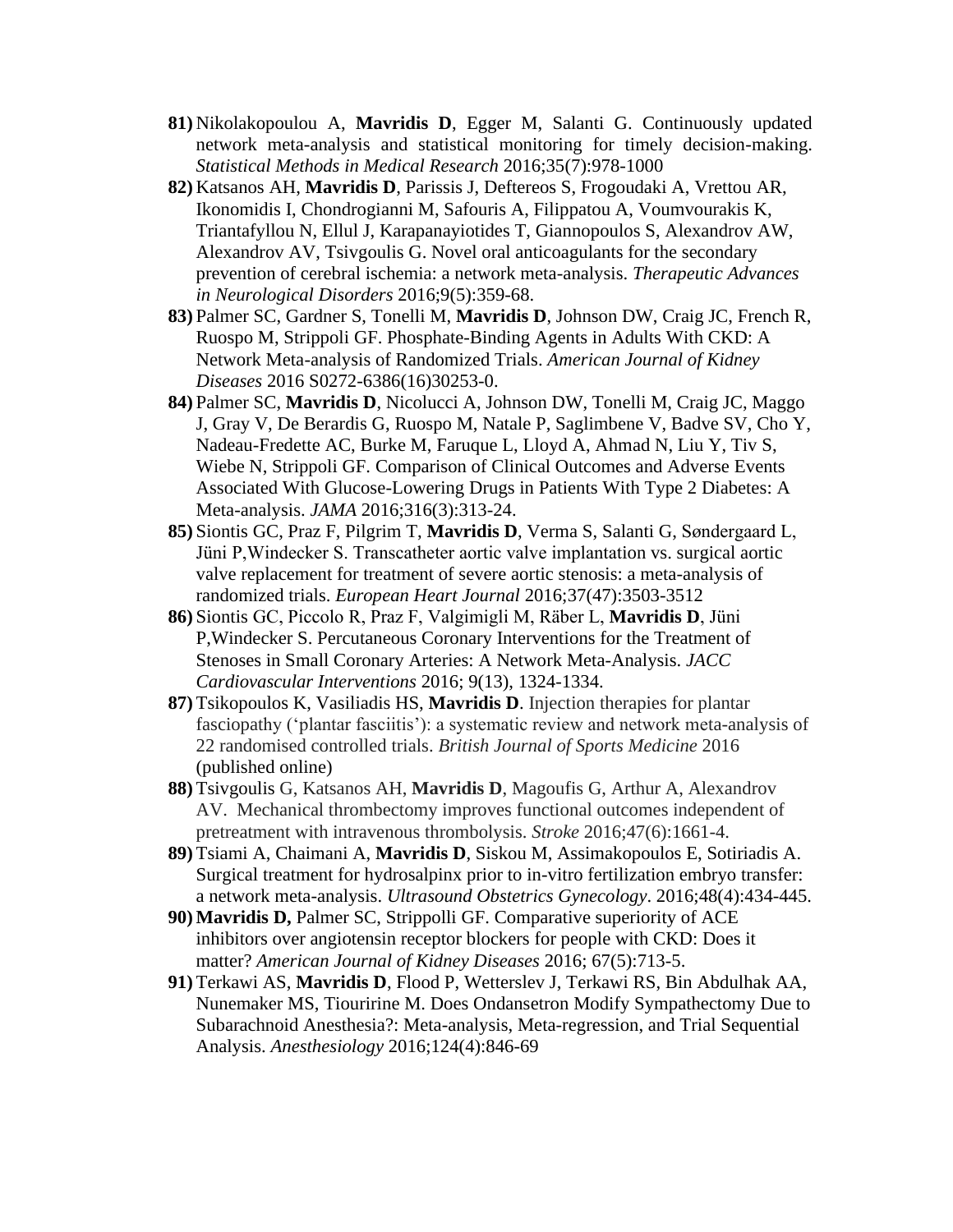- **92) Mavridis D**, Efthimiou O, Leucht S, Salanti G. Publication bias and small-study effects magnified effectiveness of antipsychotics but their relative ranking remained invariant. *Journal of Clinical Epidemiology* 2016;69:161-9.
- **93)** Nikolakopoulou A, **Mavridis D**, Salanti G. Planning future studies based on the precision of network meta-analysis results. *Statistics in Medicine* 2016;35(7), 978-1000

- **94)** Koutsogiannou P, Dimoliatis ID, **Mavridis D**, Bellos S, Karathanos V, Jelastopulu E. Validation of the Postgraduate Hospital Educational Environment Measure (PHEEM) in a sample of 731 Greek residents. *BMC Research Notes* 2015;8(1):734.
- **95)** Siontis GC, Stefanini GG, **Mavridis D**, Siontis KC, Alfonso F, Pérez-Vizcayno MJ, Byrne RA, Kastrati A, Meier B, Salanti G, Jüni P, Windecker S. Percutaneous coronary interventional strategies for treatment of in-stent restenosis: a network meta-analysis. *Lancet* 2015;386(9994):655-64.
- **96)** Palmer SC, **Mavridis D**, Navarese E, Craig JC, Tonelli M, Salanti G, Wiebe N, Ruospo M, Wheeler DC, Strippoli GF. Comparative efficacy and safety of blood pressure-lowering agents in adults with diabetes and kidney disease: a network meta-analysis. *Lancet* 2015;385(9982):2047-56.
- **97) Mavridis D**, Giannatsi M, Cipriani A, Salanti G. A primer on network metaanalysis with emphasis on mental health. *Evidence Based Mental Health* 2015;18(2):40-6.
- **98)** Helfer B, Prosser A, Samara MT, Geddes JR, Cipriani A, Davis JM, **Mavridis D**, Salanti G, Leucht S. Recent meta-analyses neglect previous systematic reviews and meta-analyses about the same topic: a systematic examination. *BMC Medicine* 2015;13:82.
- **99)** Efthimiou O, **Mavridis D**, Riley RD, Cipriani A, Salanti G. Joint synthesis of multiple correlated outcomes in networks of interventions. *Biostatistics* 2015;16(1):84-97.

- **100)** Palmer SC, Saglimbene V, Mavridis D, Salanti G, Craig JC, Tonelli M, Wiebe N, Strippoli GF. Erythropoiesis-stimulating agents for anaemia in adults with chronic kidney disease: a network meta-analysis. Cochrane Database of Systematic Reviews 2014;12:CD010590.
- **101) Mavridis D**, White IR, Higgins JP, Cipriani A, Salanti G. Allowing for uncertainty due to missing continuous outcome data in pairwise and network meta-analysis. *Statistics in Medicine* 2015;34(5):721-4. Epub 2014 Nov 13.
- **102) Mavridis D**, Welton NJ, Sutton A, Salanti G. A selection model for accounting for publication bias in a full network meta-analysis. *Statistics in Medicine* 2014;33(30):5399-412.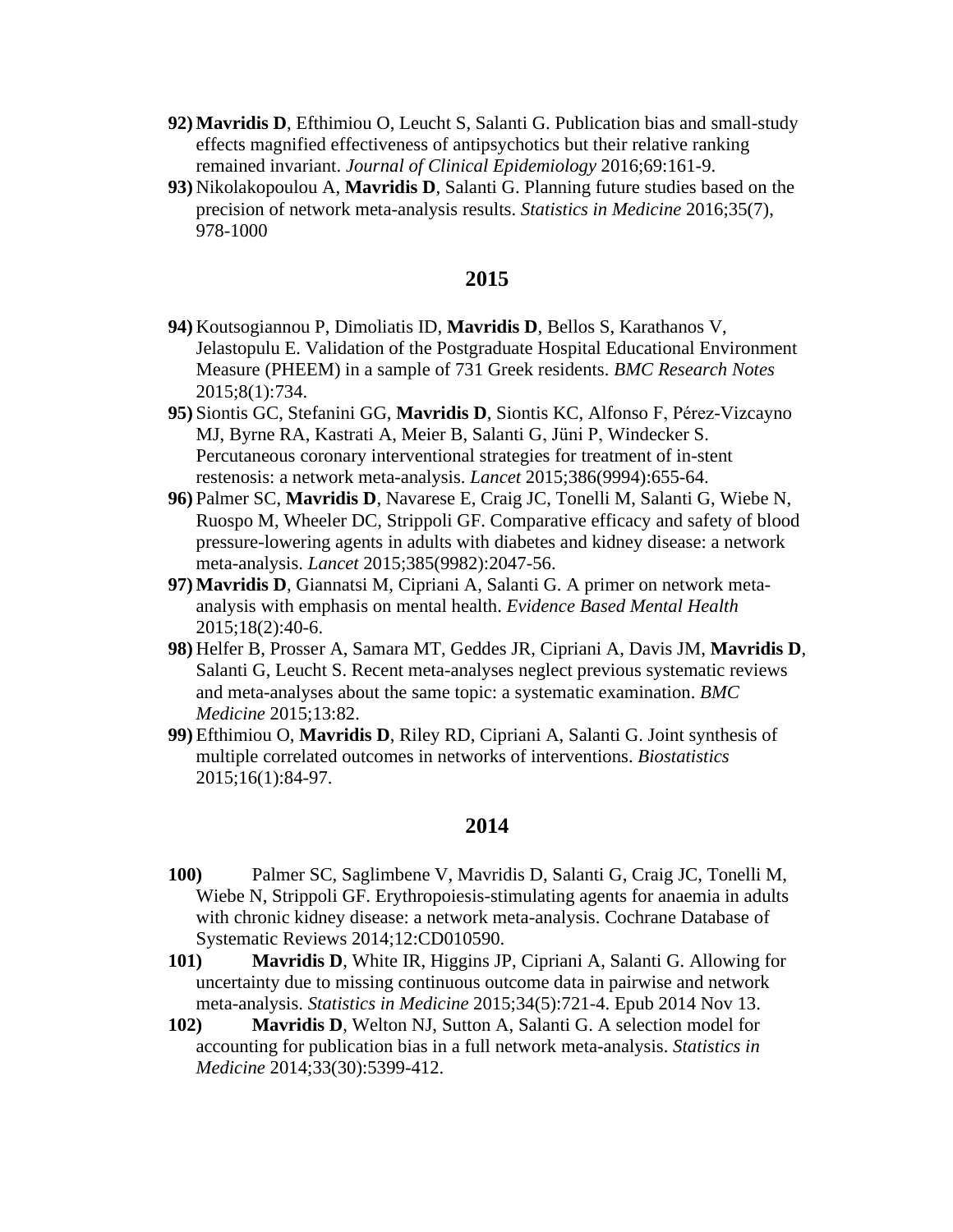- **103)** Chaimani A, **Mavridis D**, Salanti G. A hands-on practical tutorial on performing meta-analysis with Stata. *Evidence Based Mental Health* 2014;17(4):111-6.
- **104)** Veroniki AA, **Mavridis D**, Higgins JP, Salanti G. Characteristics of a loop of evidence that affect detection and estimation of inconsistency: a simulation study. *BMC Medical Research Methodology* 2014;14:106.
- **105)** Nikolakopoulou A, **Mavridis D**, Salanti G. Using conditional power of network meta-analysis (NMA) to inform the design of future clinical trials. *Biometrical Journal* 2014 ;56(6):973-90.
- **106) Mavridis D**, Chaimani A, Efthimiou O, Salanti G. Missing outcome data in meta-analysis. *Evidence Based Mental Health* 2014
- **107) Mavridis D**, Chaimani A, Efthimiou O, Leucht S, Salanti G. Addressing missing outcome data in meta-analysis. *Evidence Based Mental Health* 2014;17(3):85-9.
- **108)** Efthimiou O, **Mavridis D**, Cipriani A, Leucht S, Bagos P, Salanti G. An approach for modelling multiple correlated outcomes in a network of interventions using odds ratios. *Statistics in Medicine* 2014;33(13):2275-87.
- **109)** Nikolakopoulou A, **Mavridis D**, Salanti G. How to interpret meta-analysis models: fixed effect and random effects meta-analyses. *Evidence Based Mental Health* 2014;17(2):64.
- **110)** Nikolakopoulou A, **Mavridis D**, Salanti G. Demystifying fixed and random effects meta-analysis. *Evidence Based Mental Health* 2014;17(2):53-7
- **111) Mavridis D**, Salanti G. How to assess publication bias: funnel plot, trimand-fill method and selection models. *Evidence Based Mental Health* 2014;17(1):30.
- **112) Mavridis D**, Salanti G. Exploring and accounting for publication bias in mental health: a brief overview of methods. *Evidence Based Mental Health* 2014;17(1):11-5.
- **113) Mavridis D**, Ntzoufras I. Stochastic search item selection for factor analytic models. *British Journal of Mathematical and Statistical Psychology*. 2014;67(2):284-303.

# **Prior to 2014**

- **114)** Chaimani A, Higgins JP, **Mavridis D**, Spyridonos P, Salanti G. Graphical tools for network meta-analysis in STATA. *PLoS One*. 2013;8(10):e76654. doi: 10.1371/journal.pone.0076654.
- **115)** Leucht S, Cipriani A, Spineli L, **Mavridis D**, Orey D, Richter F, Samara M, Barbui C, Engel RR, Geddes JR, Kissling W, Stapf MP, Lässig B, Salanti G, Davis JM. Comparative efficacy and tolerability of 15 antipsychotic drugs in schizophrenia: a multiple-treatments meta-analysis. *Lancet*. 2013;382(9896):951- 62.
- **116)** Del Giovane C, Vacchi L, **Mavridis D**, Filippini G, Salanti G. Network meta-analysis models to account for variability in treatment definitions: application to dose effects. *Statistics in Medicine*. 2013;32(1):25-39.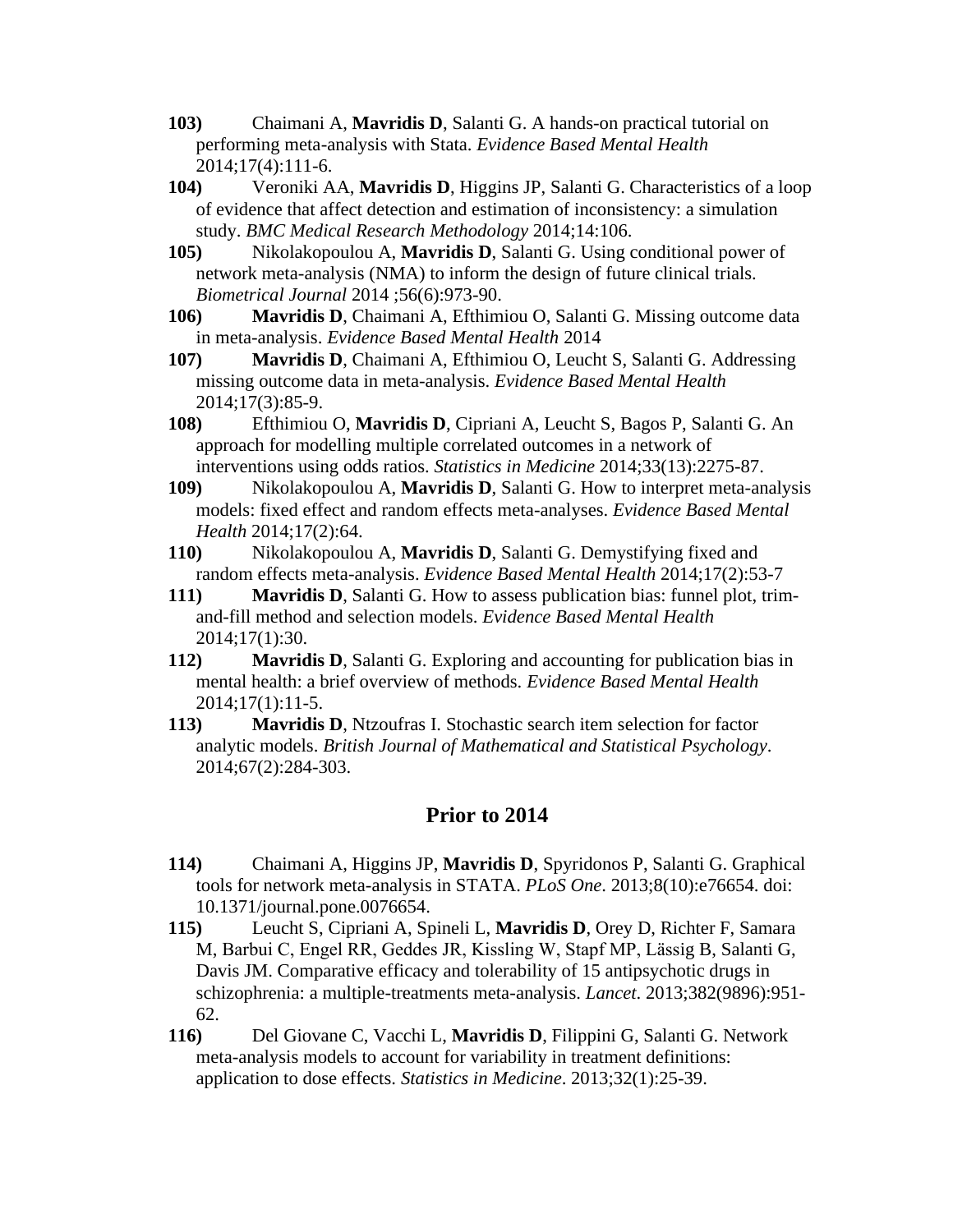- **117) Mavridis D**, Sutton A, Cipriani A, Salanti G. A fully Bayesian application of the Copas selection model for publication bias extended to network metaanalysis. *Statistics in Medicine*. 2013;32(1):51-66.
- **118) Mavridis D**, Salanti G. A practical introduction to multivariate metaanalysis. *Statistical Methods in Medical Research*. 2013;22(2):133-58.
- **119) Mavridis D**, Aitken CG. Sample size determination for categorical responses. *Journal of Forensic Sciences*. 2009;54(1):135-51.
- **120) Mavridis D**, Moustaki I. Detecting Outliers in Factor Analysis Using the Forward Search Algorithm. *Multivariate Behavioral Research*. 2008;43(3):453- 75.
- **121) Mavridis, D.,** and Moustaki, I. (2009), I. The forward search algorithm for detecting aberrant response patterns in factor analysis for binary data. *Journal of Computational and Graphical Statistics*, 18(4), 1016-1034.
- **122)** Moustaki, I., Joreskog, K. and **Mavridis, D.,** (2004). Factor models for ordinal variables with covariate effects on the manifest and latent variables: A comparison of LISREL and IRT approaches. *Structural Equation Modeling*, 11, 487-513.

#### **Papers in conference proceedings**

- Athanasiou L., Mikropoulos T.A., **Mavridis D.** (2018) Robotics Interventions for improving educational outcomes, A meta-analysis. *International Conference on Technology and Innovation in Learning, Teaching and Education*, Thessaloniki, Greece, June 20-22
- Gkantolias V., **Mavridis D**.,(2018). Reinforcing positive behavior and supporting students' development of self-regulation skills with the Class Dojo online tool, ISBN:978-960-99301-5-4 (τ. 3):45-57.
- Tsiara A, Mikropoulos TA, **Mavridis D**, Mercier, J. (2017). Event-related brain potentials from pictures relevant to disaster education. International Conference on Brain Function Assessment in Learning, 144-158, Patras, Greece
- **Mavridis, D.,** and Aitken, C. G. G. (2008). Determination of sample size in multinomial populations with an application in forensic science. ICFIS 2008, Lausanne.
- **Mavridis, D.,** and Moustaki, I. (2007). Implementing the forward search algorithm in latent variable models for identifying outliers and extreme response patterns (Invited paper). ISI 2007, Lisbon.
- **Mavridis, D.,** and Aitken, C. G. G. (2007). Determination of sample size in multinomial populations with an application in forensic science. ISI 2007, Lisbon.

#### **CONFERENCES (only oral presentations and first author)**

• Corfu, Greece, 26-29 May 2016. 1<sup>st</sup> Congress on Evidence Based Mental Health: From Research to Clinical Practice. Publication Bias in Mental Health Trials.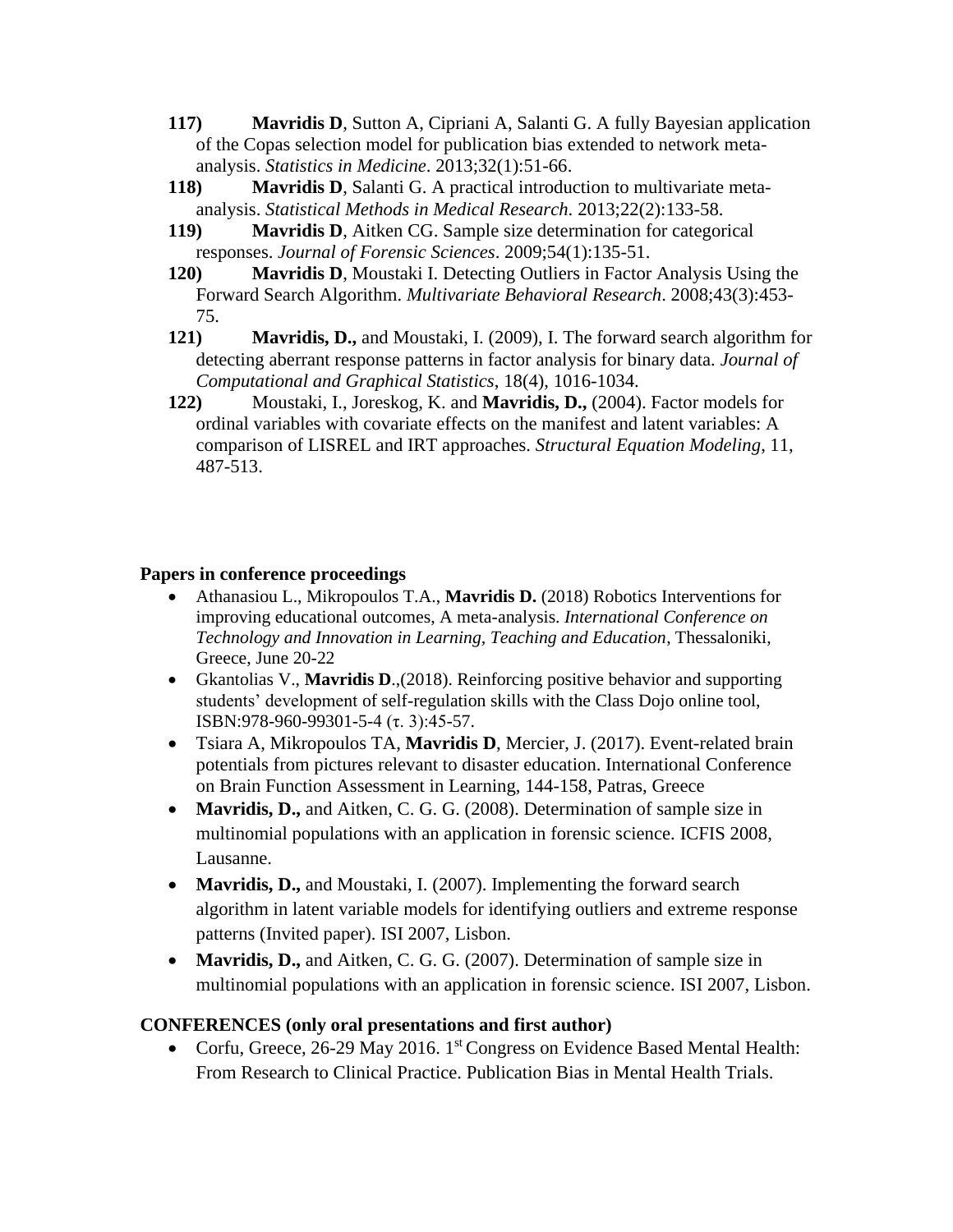- Austin, Texas, 6-9 March 2016, ENAR spring meeting. Allowing for uncertainty due to missing outcome data in pairwise and network meta analysis.
- Vienna, Austria,  $23<sup>rd</sup>$  Cochrane colloquium. The impact of publication bias and small study effects in the efficacy and ranking of antipsychotics.
- Utrecht, the Netherlands,  $36<sup>th</sup>$  Conference of the International Society for Clinical Biostatistics. Detecting outlying studies in meta-regression models using a forward search algorithm.
- Vienna, Austria, 24-28 August 2014, 35th Conference of the International Society for Clinical Biostatistics. Addressing continuous missing outcomes in pair-wise and network meta-analysis
- Quebec, Canada, 19-23 September 2013,  $21<sup>th</sup>$  Cochrane Colloquium. A selection [model to explore whether publication bias is more likely](http://colloquium.cochrane.org/abstracts/selection-model-explore-whether-publication-bias-more-likely-two-arm-and-placebo-controlle) in two-arm and placebo[controlled trials rather than in multi-arm and head-to-head studies.](http://colloquium.cochrane.org/abstracts/selection-model-explore-whether-publication-bias-more-likely-two-arm-and-placebo-controlle)
- Munich, Germany, 24-29 August 2013,  $34<sup>th</sup>$  Conference of the International Society for Clinical Biostatistics. A selection model to account for publication bias in a full network meta-analysis.
- Madrid, Spain, 19-23 October 2011, 19<sup>th</sup> Cochrane Colloquium. Bayesian Implementation of a Selection Model for Publication Bias.
- Nottingham, United Kingdom, 2-5 September 2008. Royal Statistical Society Conference 2008. Sample Size Determination for Categorical Responses.
- Lausanne, Switzerland, 20-24 August 2008. The 7<sup>th</sup> International Conference on Forensic Inference and Statistics (ICFIS). Determination of sample size in multinomial populations with an application in forensic science.
- Durham, New Hampshire, USA 29 June-2 July:  $73<sup>rd</sup>$  International Meeting of the Psychometric Society (IMPS) 2008. Goodness-of-Fit Tests and Detection of Atypical Response Patterns in Latent Variable Models Using Posterior Predictive Checks.
- Lisbon, Portugal-August  $2007:25<sup>th</sup>$  Biennial Meeting of the Society for Multivariate Analysis in the Behavioural Sciences (SMABS). Paper presented: Detection of outliers in Latent Variable Models using the forward search algorithm.
- Budapest, Hungary-July 2006:  $25<sup>th</sup>$  Biennial Meeting of the Society for Multivariate Analysis in the Behavioural Sciences (SMABS). Paper presented: Detection of outliers in Latent Variable Models using the forward search algorithm.

# **WORKSHOPS/SEMINARS as presenter**

• Utrecht, October 2019, Cochrane Netherlands, Symposium, Increasing Value of research in healthcare, 25<sup>th</sup> anniversary of Cochrane Netherlands, Invited Workshop on Network Meta-Analysis.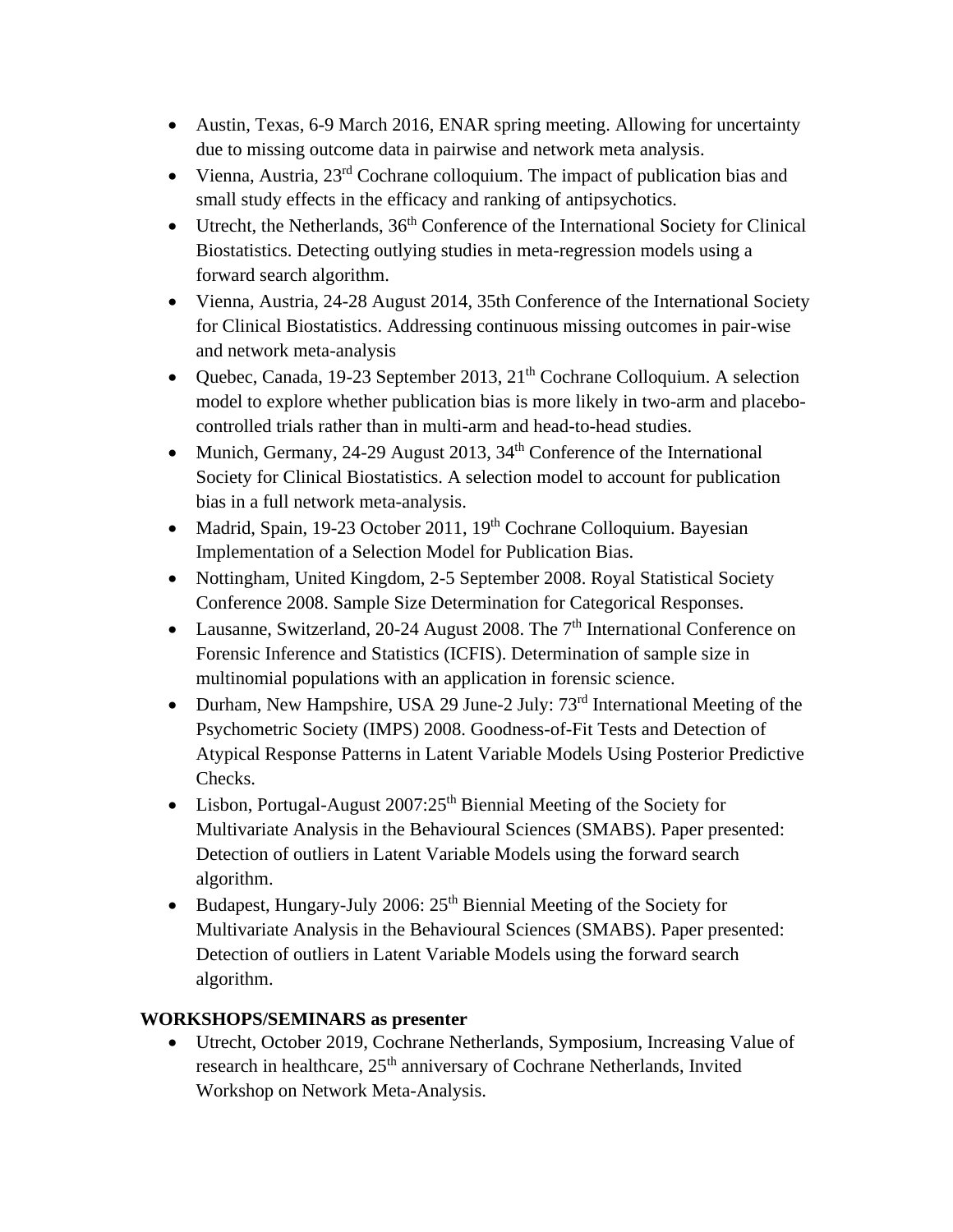- Ioannina, Hellenic Statistics Institute, Greece. 30 May 1 June. Statistical models in evidence synthesis (five-hour workshop).
- American University of Beirut, Lebanon, 11-12 February 2019. A primer in network meta-analysis workshop.
- Edinburgh, United Kingdom, 16-18 September 2018 (25th Cochrane Colloquium).
	- Accounting for missing outcome data in pairwise and network meta-analysis.
- Seoul, South Korea, 23-27 October 2016 (24<sup>th</sup> Cochrane Colloquium).
	- Accounting for missing outcome data in meta-analysis, Part 2.
	- Methods for including non-randomized studies in a network meta-analysis
	- Graphs to enhance understanding and improve interpretability of the evidence from network meta-analysis
- Bogota, Colombia, 16-18 August 2016. Network Meta-Analysis, Departamento de Epidemiologia Clinica y Bioestadística, Facultad de Medicina, Pontificia Universidad JAVERIANA.
- Athens, Cochrane mid-year meeting 2015. Parallel workshop on Network Meta-Analysis.
- Vienna, Austria, 3-7 October 2015 (23<sup>rd</sup> Cochrane Colloquium). Accounting for missing outcome data in meta-analysis.
- Bordeaux, France 4-5 June 2015. INSERM workshop: Network Meta-Analysis
- American University of Beirut, Lebanon, 28-29 May 2015. Advanced Meta-Analysis Workshop.
- Hyderabad, India, 21-26 September 2014. 1) Accounting for missing outcome data in meta-analysis (with Anna Chaimani and Orestis Efthimiou) 2) Comparing multiple treatments 2: statistical methods for network meta-analysis (with Anna Chaimani) 3) Graphs to enhance understanding and improve interpretability of the evidence for network meta-analysis: a hands-on tutorial in STATA (with Anna Chaimani) 4) Introduction to meta-analysis 3: dealing with heterogeneity (with Orestis Efthimiou)
- Belfast, N. Ireland 16-19 June 2014. Network Meta-Analysis https://www.youtube.com/watch?v=SWfi9v-TaV4
- Quebec, Canada 19-23 September 2013. 1) Heterogeneity in meta-analysis (with Anna Chaimani). 2) Introduction to Network meta-analysis (co-presenter with Argie Veroniki, Georgia Salanti, Julian Higgins).3) Graphs to enhance understanding and improve interpretability of the evidence from network metaanalysis: a hands-on tutorial in Stata (with Anna Chaimani, Georgia Salanti, Argie Veroniki)
- Milan, Italy, 30 May 2013. Challenges in comparing multiple competing treatments. An introduction to network meta-analysis. Department of biostatistics and experimental statistics. University of Milano-Bicocca.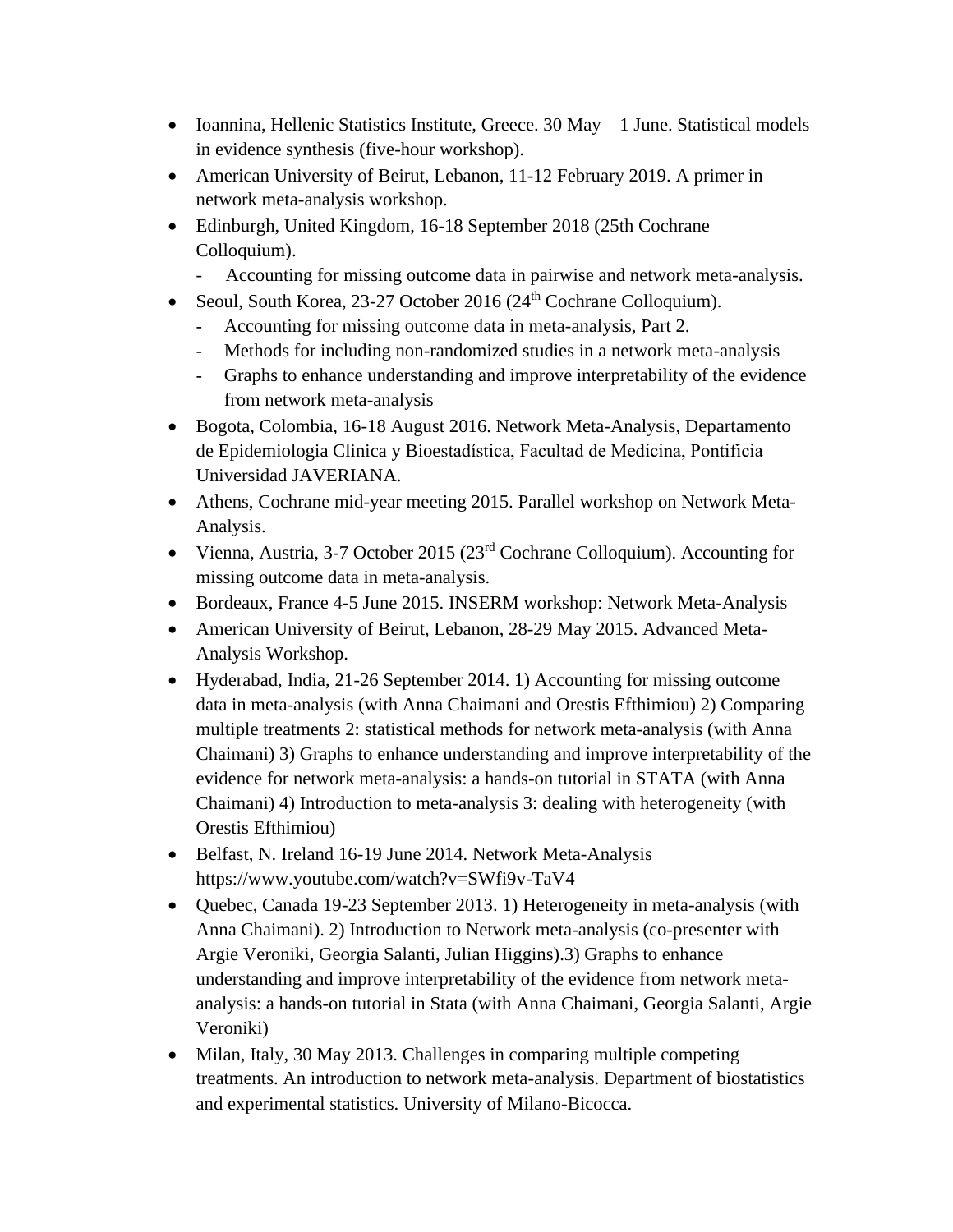- Madrid, Spain, 19-23 October 2011, 19<sup>th</sup> Cochrane Colloquium Introduction to meta-analysis 2: Effect measures for dichotomous outcomes (with Areti-Angeliki Veroniki).
- Bogota, Colombia, 1-3 August 2011. Introduction to Meta-Analysis and Multiple Treatment Meta-Analysis, Departamento de Epidemiologia Clinica y Bioestadística, Facultad de Medicina, Pontificia Universidad JAVERIANA.
- Edinburgh, UK-June 13-14: FORSTAT workshop, Forensic Evidence Evaluation, Problems and Applications. Teach a 90 minute workshop titled `Sample Size Estimation - a dichotomous example'.

# **TEACHING**

- Paris University Descartes. Network Meta-Analysis (2017 ). Master of Public Health. Comparative Effectiveness Research.
- Biostatistics (2014-2019) (Postgraduate studies, Department of Mathematics, University of Ioannina)
- Statistical analysis and design of experiments (2014 ) (Postgraduate studies, Department of Primary Education, University of Ioannina)
- `Numerical Analysis' (2011 ), `Introduction to Calculus' (2011 2012), 'Introduction to statistics' (2010 - ), 'Geometry' (2010 – 2018), Statistics in the socials sciences' (2012 - ), Department of Primary Education, University of Ioannina}
- Stochastic Modeling' 2008 (postgraduate students in `Operational Research'), School of Mathematics, University of Edinburgh
- Simulation' 2008 (undergraduate and postgraduate students from the masters in `Financial Mathematics'), School of Mathematics, University of Edinburgh
- `Probability and Statistics' 2007 (undergraduate), School of Mathematics, University of Edinburgh

# **PhD SUPERVISION**

Completed theses (member of the committee evaluating the PhD)

As main supervisor

• Petropoulou, M. (2017 - 2020). Exploring methodological challenges in metaanalysis models and developing methodology for outlier detection methods. Department of Primary Education, School of Education, University of Ioannina. Funded from General Secretariat of Research and Technology.

As member of the three-member advisory committee

- Efthimiou, O. (2017). Multivariate extensions of meta-analysis. Department of Hygiene and Epidemiology, School of Medicine, University of Ioannina, Greece
- Nikolakopoulou, A. (2017). Design of randomized control trials according to the principles of evidence based medicine. Institute of Social and Preventive Medicine, University of Bern, Switzerland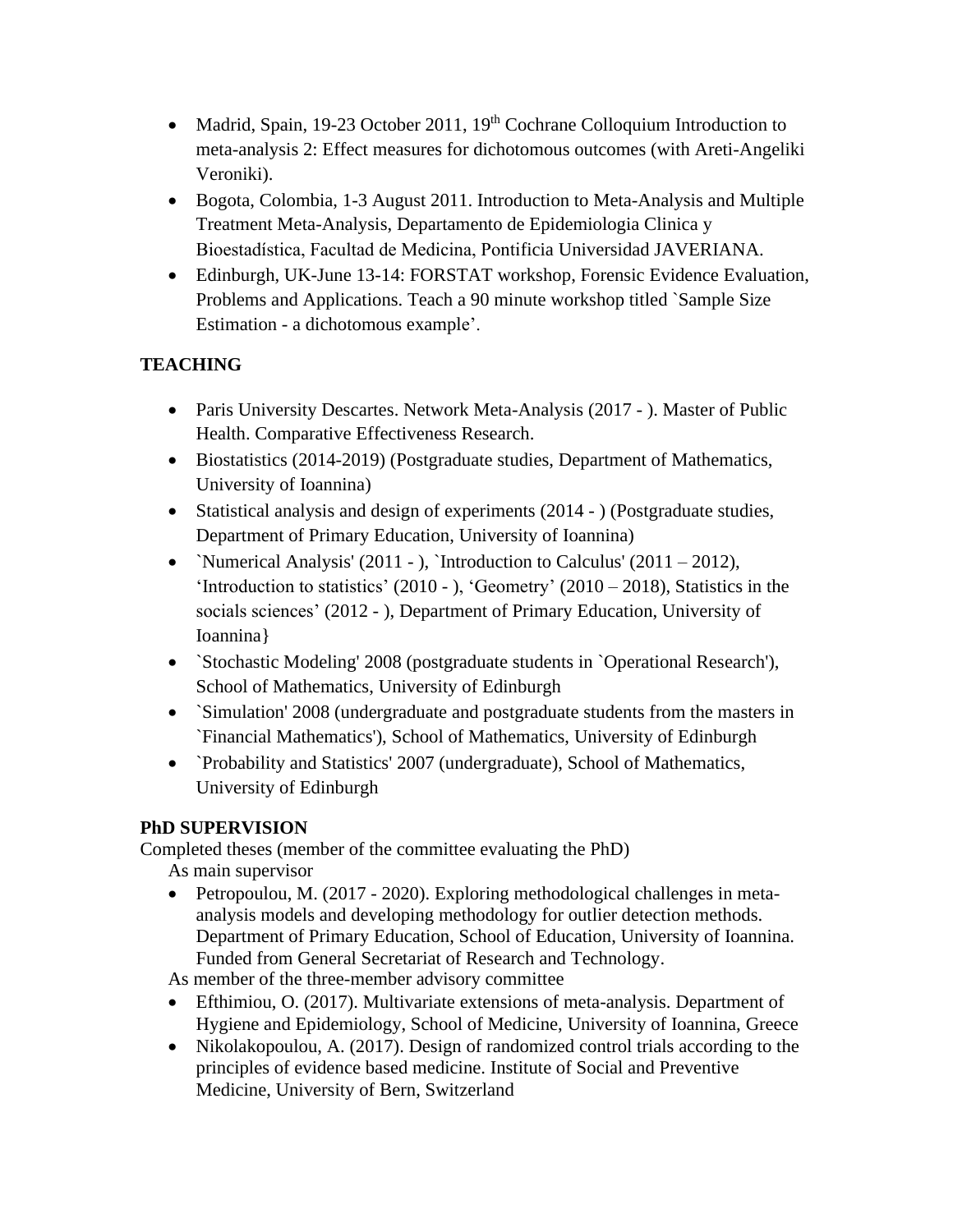As member of the seven-member evaluation committee (I list in detail only those in which I collaborated with the researchers for future projects. I am also involved in at least 10 more theses in the Department of Education and in the School of Medicine

- Chaimani, A. (2014). Investigating bias in network meta-analysis. Department of Hygiene and Epidemiology, School of Medicine, University of Ioannina, Greece
- Pandis, N. (2015). Evidence from Systematic Reviews in Dental Research. Department of Hygiene and Epidemiology, School of Medicine, University of Ioannina, Greece
- Siontis, GHM. (2015). Empirical Assessment of the discrimination ability of cardiovascular disease risk prediction models for mortality. Department of Hygiene and Epidemiology, School of Medicine, University of Ioannina, Greece
- Veroniki, AA. (2014). Study of the heterogeneity and inconsistency in networks of multiple interventions. Department of Hygiene and Epidemiology, School of Medicine, University of Ioannina, Greece

Currently supervising four PhD (principal investigator)

- Tsokani, S. (2019 ). Network meta-analysis of diagnostic test accuracy studies. Department of Primary Education, School of Education, University of Ioannina.
- Seitidis, G. (2020 ). Variable selection in individual participant data metaanalysis. Department of Primary Education, School of Education, University of Ioannina.
- Kontouli, KM. (2020 ) Inclusion of real-world evidence in network metaanalysis. Department of Primary Education, School of Education, University of Ioannina.
- Christogiannis, Ch. (2020 ). Using multiple imputation and variable selection methods in meta-regression with aggregate and/or individual patient data. Department of Primary Education, School of Education, University of Ioannina.

# **GRANTS AND ACTIVITIES**

## **Projects as a consortium participant (UOI partner coordinator):**

- Comparing effectiveness of self-management interventions in 4 high priority chronic diseases in Europe (COMPAR-EU), 2018 – 2022. This is a Horizon 2020 grant (The EU Framework Programme for Research and Innovation). The work package we are involved is focused on comparing the effectiveness of existing self-management interventions using network meta-analysis. [https://self](https://self-management.eu/)[management.eu/](https://self-management.eu/)
- Optimising pharmacotherapy in the multimorbid elderly (OPERAM), 2015 2020. This is a Horizon 2020 grant (The EU Framework Programme for Research and Innovation). The work package we are involved is focused on comparing the effectiveness of existing healthcare interventions in the elderly using network meta-analysis. <http://operam-2020.eu/index.php?id=1488>

## **Projects as a research fellow:**

• Real-life data in drug development (GetReal). Funded from IMI (Innovative Medicine Initiatives). The work package we are involved is focused on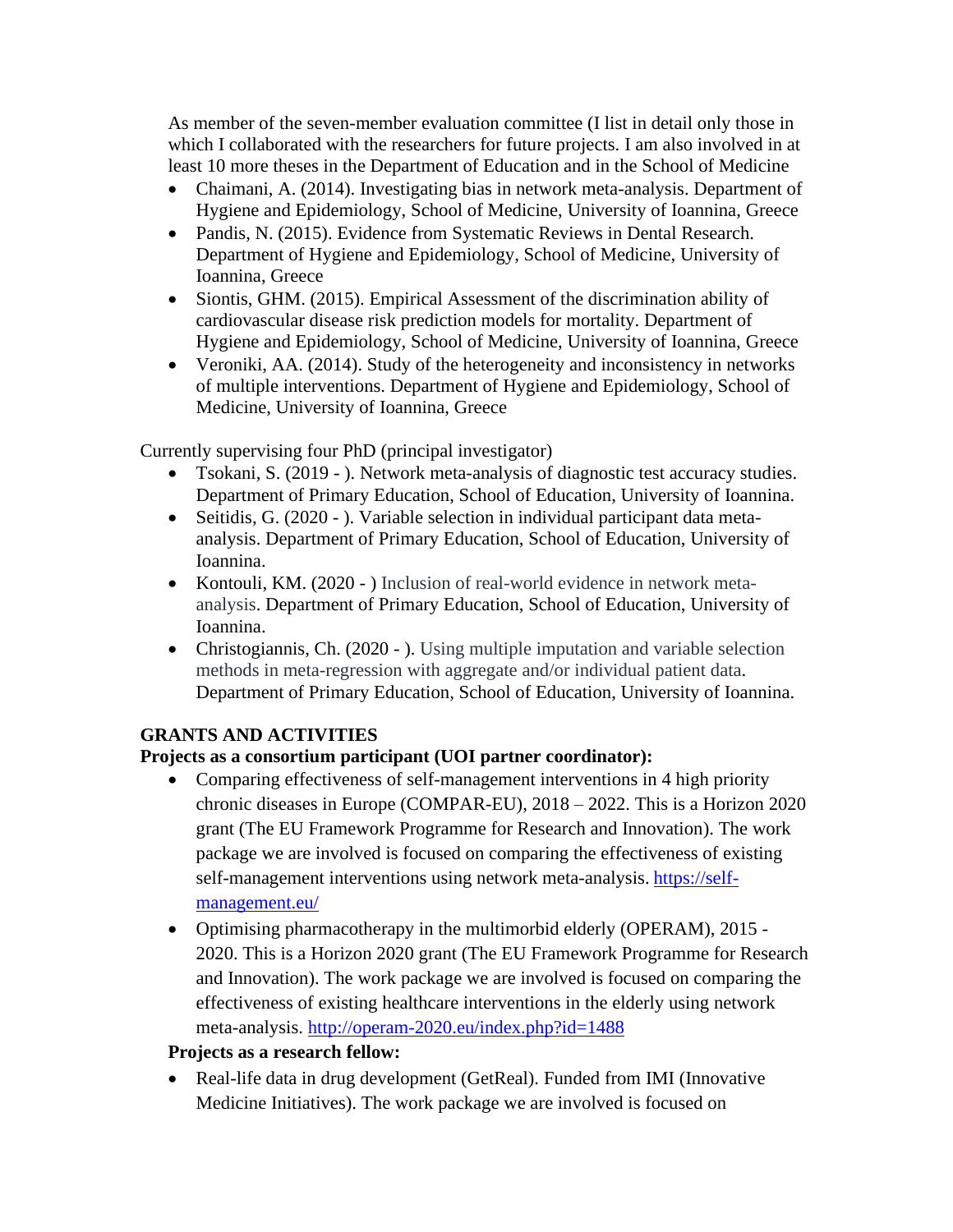developing best practice methods that translate trial data into reliable estimates of treatment effect. <http://www.imi-getreal.eu/>

• Integrating the multiple meta-analysis (IMMA). Funded from ERC (European Research Council).<http://mtm.uoi.gr/>

# **Projects as a coordinator:**

- Extension of Network Meta-Analysis for the comparison of diagnostic tests, 2020 – 2021. Co-financed by Greece and the European Union (European Social Fund-ESF) through the Operational Programme «Human Resources Development, Education and Lifelong Learning 2014-2020»
- Organizing seminars on network meta-analysis and providing statistical expertise for Mapi B.V.
- Organizing seminars on network meta-analysis and providing statistical expertise for iMTA B.V.
- Organizing seminars on medical statistics
	- 1) Medical statistics (2013). University of Ioannina
	- 2) Systematic reviews and meta-analysis (2014), University of Ioannina

# **MEMBERSHIP TO EDITORIAL BOARDS**

- Evidence-Based Mental Health (http://ebmh.bmj.com/) (since 2015)
- Research Synthesis Methods (https://onlinelibrary.wiley.com/journal/17592887) (since 2018)
- Co-Editor and statistical advisor, Cochrane Review Group 'Developmental, Psychosocial and Learning Problems Group' (since 2011) publishing in the Cochrane Library http://dplpg.cochrane.org/en/index.html.
- Co-Editor and statistical advisor, Cochrane Review Group 'Sexually Transmitted Infections Group'(since 2012)

# **SCIENTIFIC COMMITTEES**

- [Cochrane Statistics Methods Group](http://smg.cochrane.org/) (since 2011)
- [Cochrane Comparing Multiple Interventions Methods Group](http://cmimg.cochrane.org/) (since 2011)
- Thomas C Chalmer Award committee (member 2016) The Chalmers award has been awarded at each Cochrane Colloquium since 1994 for the best oral or poster presentation. The committee oversees all aspects of the administration and governance of the Collaboration's awards and prizes.

## **REFEREE SERVICES**

[https://publons.com/author/844109/dimitris-mavrids -](https://publons.com/author/844109/dimitris-mavrids%20-%20profile) profile

Statistics in Medicine, Statistical Methods in Medical Research, Research Synthesis Methods, BMJ, BMC Research Methodology, Journal of Clinical Epidemiology, PlosONE, International Journal of Epidemiology, Journal of Statistical Computation and Simulation, British Journal of Mathematical and Statistical Psychology, International Statistical Review, Systematic Reviews, Trials, Computational Statistics and Data Analysis, Law, Probability & Risk, Multivariate Behavioral Research, Advances in Data